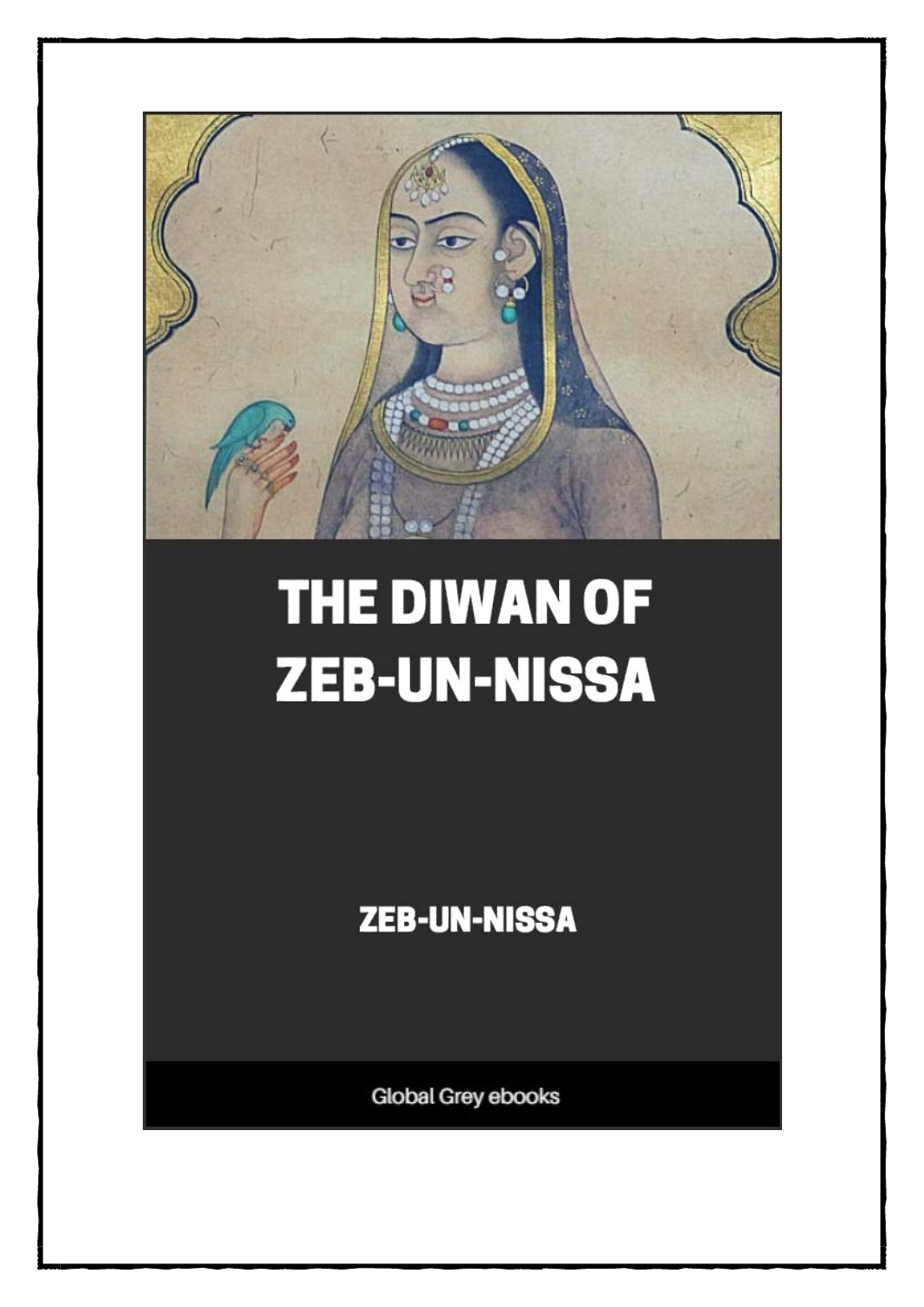## **THE DIWAN OF ZEB-UN-NISSA**

## **THE FIRST FIFTY GHAZALS RENDERED FROM THE PERSIAN BY MAGAN LAL AND JESSIE DUNCAN WESTBROOK**

**WITH AN INTRODUCTION AND NOTES**

**THE WISDOM OF THE EAST SERIES**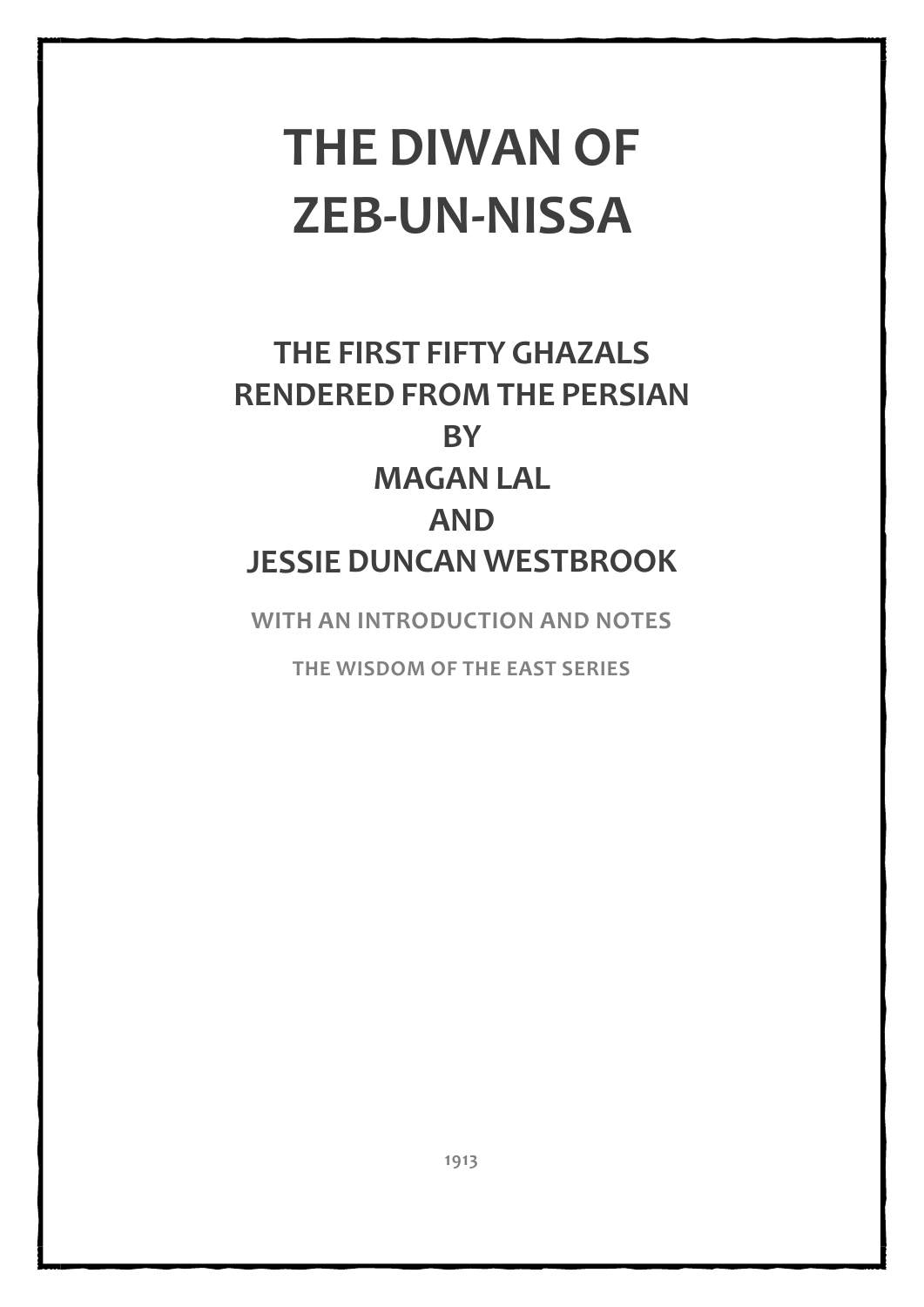The Diwan of Zeb-un-Nissa by Magan Lal and Jessie Duncan Westbrook.

This edition was created and published by Global Grey

©GlobalGrey 2018



**[globalgreyebooks.com](https://www.globalgreyebooks.com/)**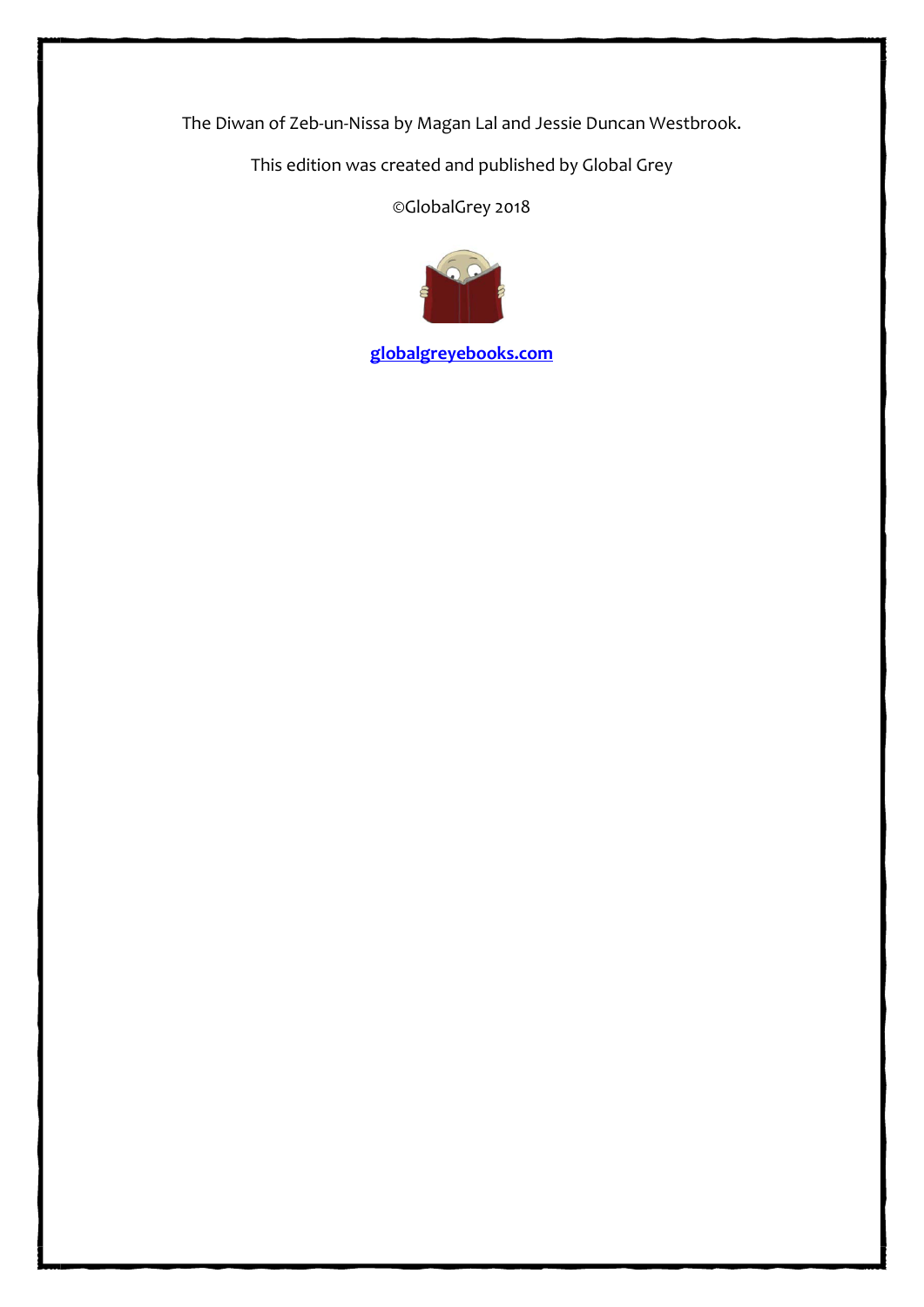### **CONTENTS**

**[Dedication](#page-4-0)** 

[Introduction](#page-5-0)

[The Diwan Of Zeb-Un-Nissa](#page-16-0)

[Notes](#page-60-0)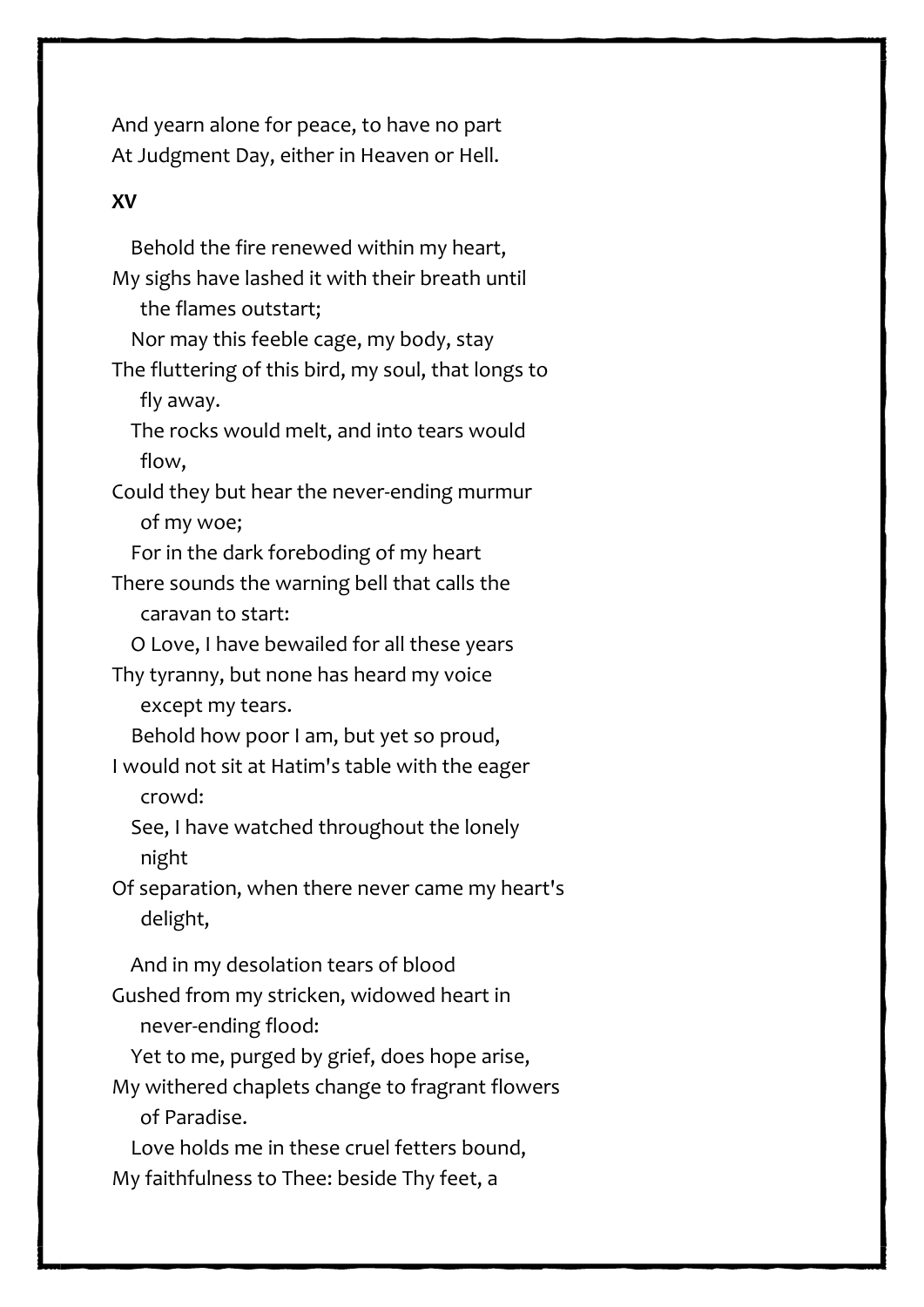beaten hound,

I crouch and fawn for crumbs of love from Thee.

O Makhfi, if thy sighs could reach the bosom of the sea,

Even within the cold and lightless deep

Caught from thy heart a quenchless flame should leap.

#### **XVI**

 O Love, I am thy thrall. As on the tulip's burning petal glows A spot yet more intense, of deeper dye, So in my heart a flower of passion blows; See the dark stain of its intensity,

Deeper than all.

This is my pride—

That I the rose of all the world have sought, And, still unwearied in the eager quest, Fainted nor failed have I, and murmured not; Thus is my head exalted o'er the rest,

My turban glorified.

O blessèd pain,

O precious grief I keep, and sweet unrest, Desire that dies not, longing past control! My heart is torn to pieces in my breast, And for the shining diamond of the soul I pine in vain.

Behold the light

That from Thy torch of mercy comes to bless The garden of my heart, Beloved One, With the white radiance of its loveliness, Till my wall's shadow shall outvie the sun,

And seem more bright.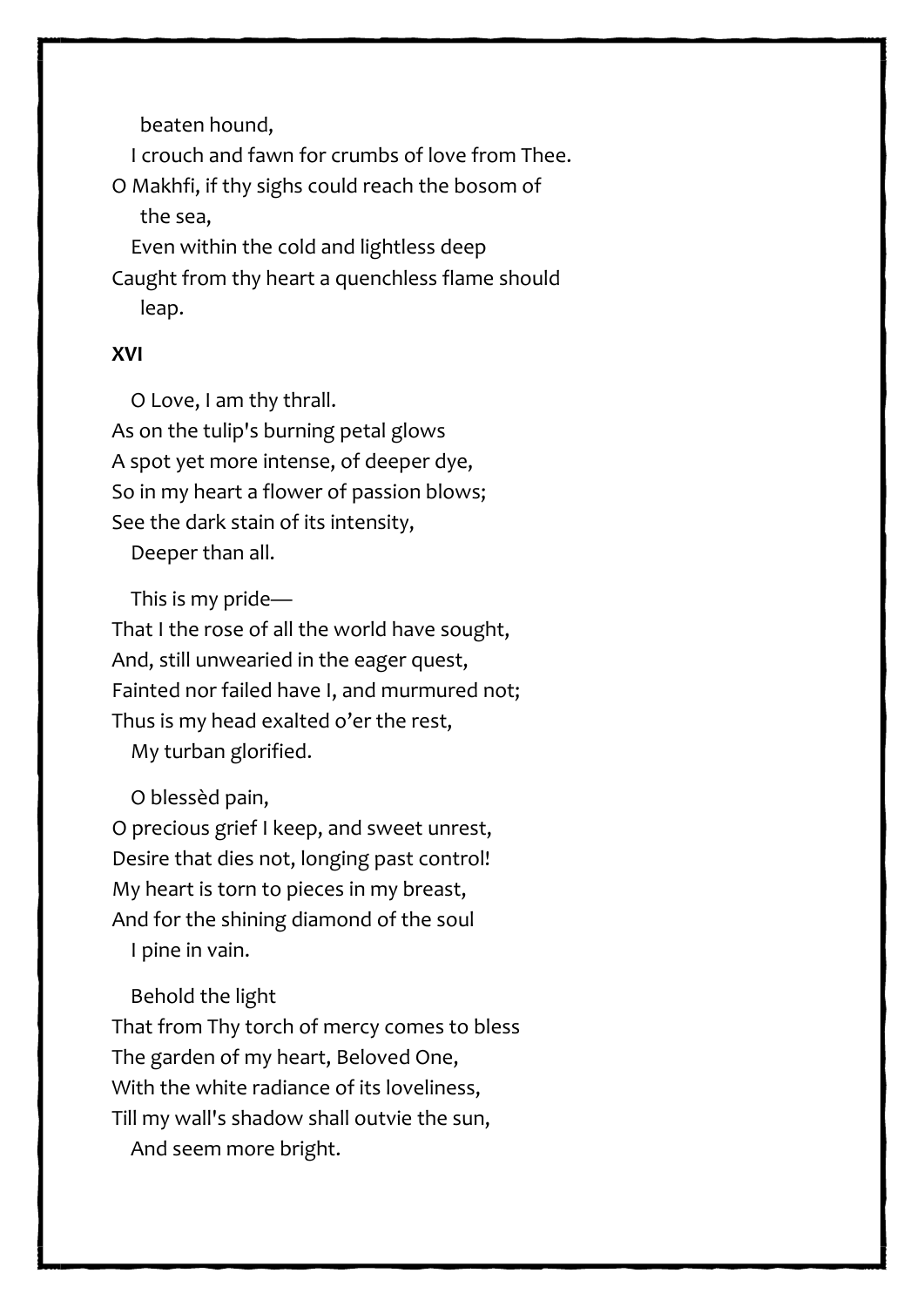I humbly sit apart; The Kaaba courts the true believers tread, I dwell outside, nor mix my praise with theirs; Yet every fibre of my sacred thread More precious is to God than all their prayers— He sees the heart.

 O Makhfi sorrowing, Look from the valley of despair and pain; The breath of love like morning zephyr blows, Pearls from thine eyelids fall like gentle rain Upon the garden, summoning the rose,

Calling the spring.

#### **XVII**

The wine of my delight has lost its taste; The earth of my existence turns a waste, No wholesome grass grows there, but only weed; My flaming spring of life has passed indeed. I searched for joy, but never found the end; My empty hands, outstretched, can greet no friend; And if God's pardon never come to me, Then less than withered grass my prayers must be.

But, Makhfi, look with a discerning eye— Deeper than thy despair thy bliss may lie; Though on the path of love thy feet may tire, New strength shall come to thee, and new desire.

#### **XVIII**

Tyrannical Love, that goads me and gives me no rest, As proud as thine arrogant self is this heart in my breast, It will keep in its pain Its faithfulness, though it be trampled beneath thy disdain.

This mirror, my heart, is broken against my desire; O Heaven, give me not of your pity, nay, rather admire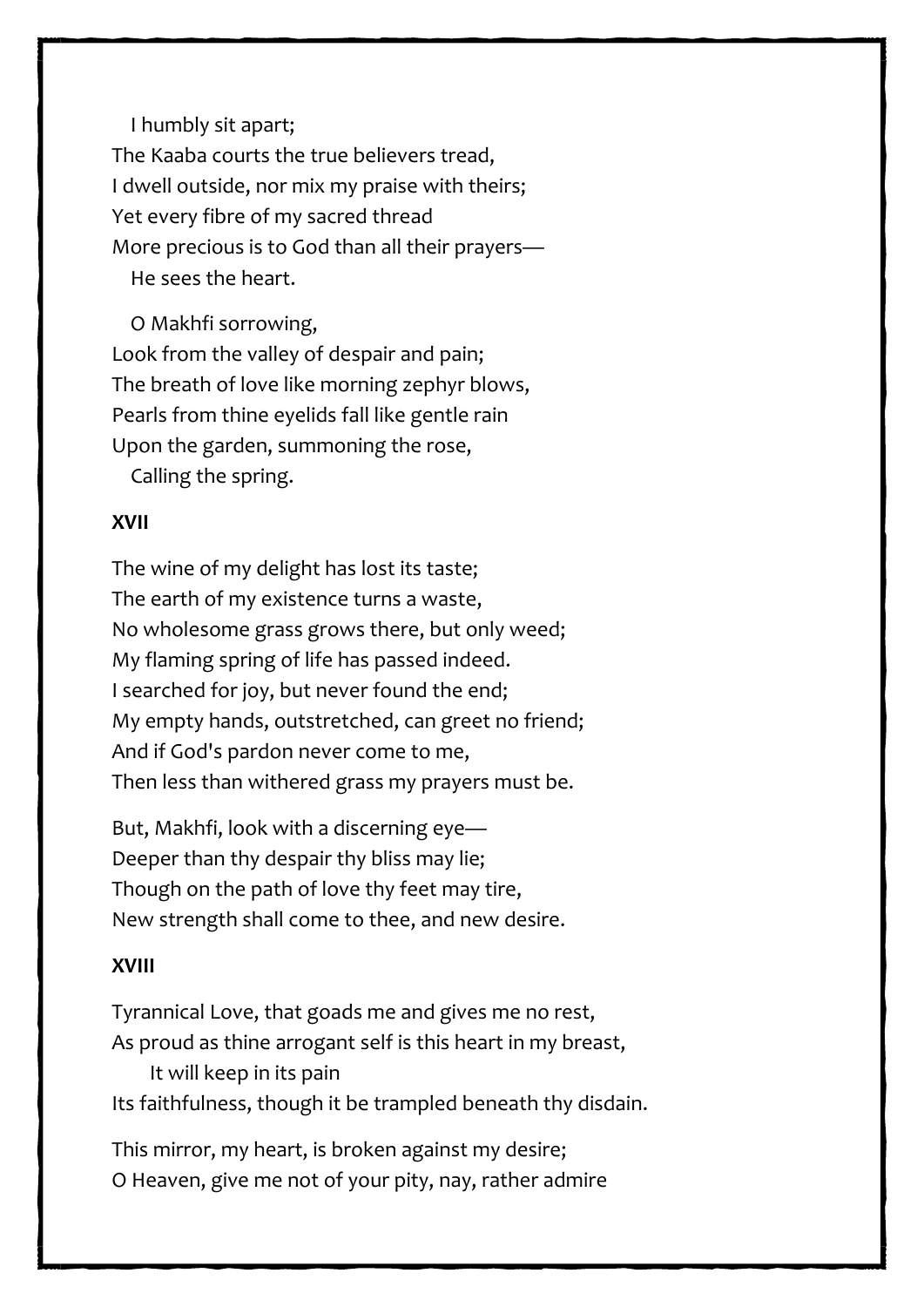My soul that is proud;

My head, though I beat it in sorrow, has never been bowed.

Think not that with joy and with ease I pursue my desire; With heart that is weary, with footsteps that lag and that tire,

I follow my quest,

To attain through the difficult way to the kingdom of rest.

Yet, Makhfi, look up from thy desolate region of night, And see how the army of sorrow has taken to flight;

 Dawn comes, and despair Has vanished before the miraculous arrows of prayer.

#### **XIX**

 Desolate one, O when Shalt thou the shining garden see again? Keep thou within thee, holy and apart, The garden of thy heart;

 As the long-prisoned bird, Forgetting that it ever flew, and heard Songs of the wild, and pinions wide unfurled, Makes of the cage its world.

 No fear indeed thou hast, O heart within the net of love held fast, Of separation's bitter agony— Thy love is one with thee.

 Sadly we wait and tire, And sight of the Belovèd Face desire In vain, till in our hearts the hope is born

Of Resurrection morn.

 O heart, thine be no less Than the ascetic Brahman's faithfulness, The knotted veins his wasted body bears As sacred thread he wears.

29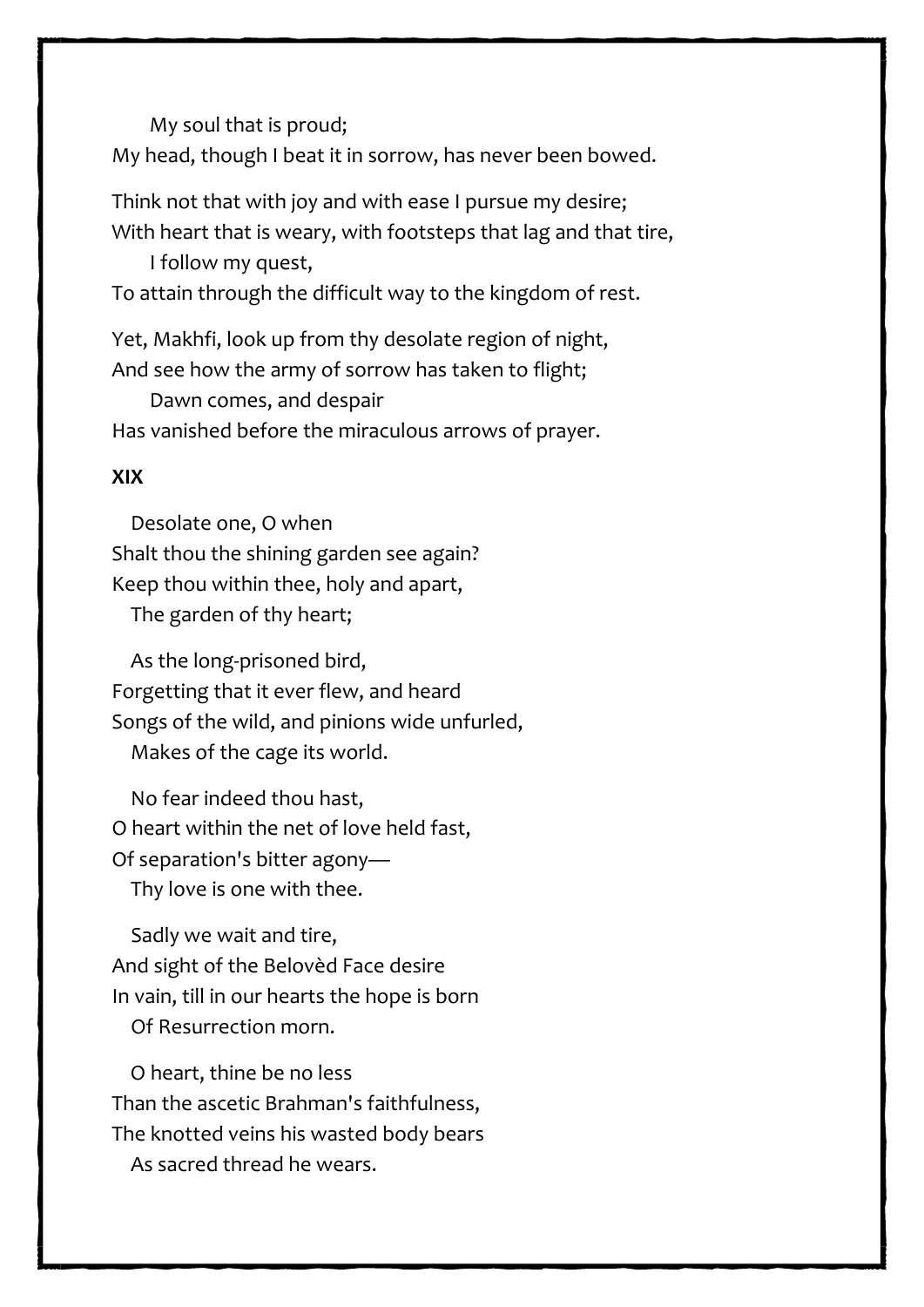What is a lover's fate? What shall befall to him unfortunate? The world shall cry, to please its idle whim, "Crucify him!"

 Why dost thou then complain That on thy feet there drags this heavy chain? Nay, it befits thee well such weights to wear; Much hast thou learned to bear.

 As, far upon the hills, Despairing Ferhad, weary of life's ills, Welcomed kind Death, and wept, so for relief Weep thou and salve thy grief!

 And see the thorny waste Whereon thy bruisèd feet their pathway traced, This wilderness, touched by thy blood that flows, Blooms fragrant as the rose.

 O Love, shall I repine The noose of death around my neck to twine At thy behest? Nay, if thy glory gain, Proud am I in my pain.

 O Makhfi, if thy fate Be that, without the garden, desolate Thou dwell—reck not of it; life is a dream, And we, that seem To live and move and love, no more at all Than shadows on a wall.

#### **XX**

 Safely the kings had kept their regal seat, Nor ever known the poison of defeat, Had not the Turks the invading army led, And the crown toppled from each kingly head: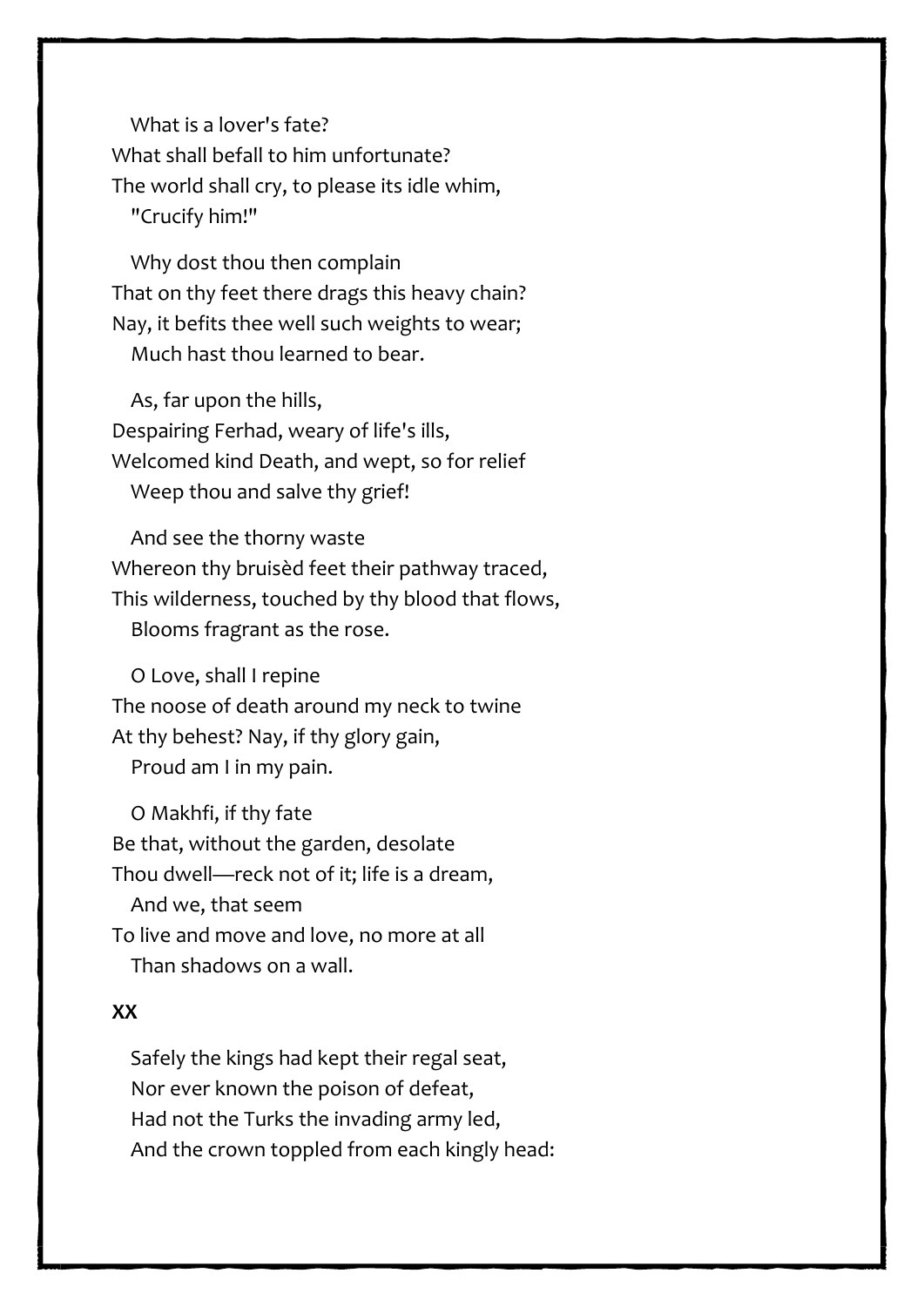So were we not, O Master, led by thee Vain were our struggles, scant our victory!

 How strong thou hast become, O moth, how great, Worshipping thus the flame! this is thy fate— Vainly to love and die, yet thou canst bear The burning sparks and ever scorn despair: Thou knowest, fluttering nearer to the fire, In death thou shalt be one with thy desire.

 O cruel Love,—when on the Judgment Day Thy tyranny God shall in full repay, And all the blameless blood that thou hast shed Shall be revenged upon thy haughty head: Black shall the place of judging be, no less Than Kerbela's accursèd wilderness.

 Haply indeed, O Judge, wilt thou be kind, And pity in thy heart for sinners find;

 Think of the memory of their disgrace, How dark humiliation stains their face, The shame that stings and goads them to repent— Will these not be sufficient punishment?

 Within the desert of the world astray, How many weary wanderers lose their way! But Love with beckoning hand appears, to bless, Finds them a pathway through the wilderness, And though, like Majnun, in the wild they roam, Leads them through toils and tribulations home.

#### **XXI**

Unto the garden of attainment ne'er Our pathway led, And never were our eyes anhungered fed With vision of Thy blessèd countenance,

31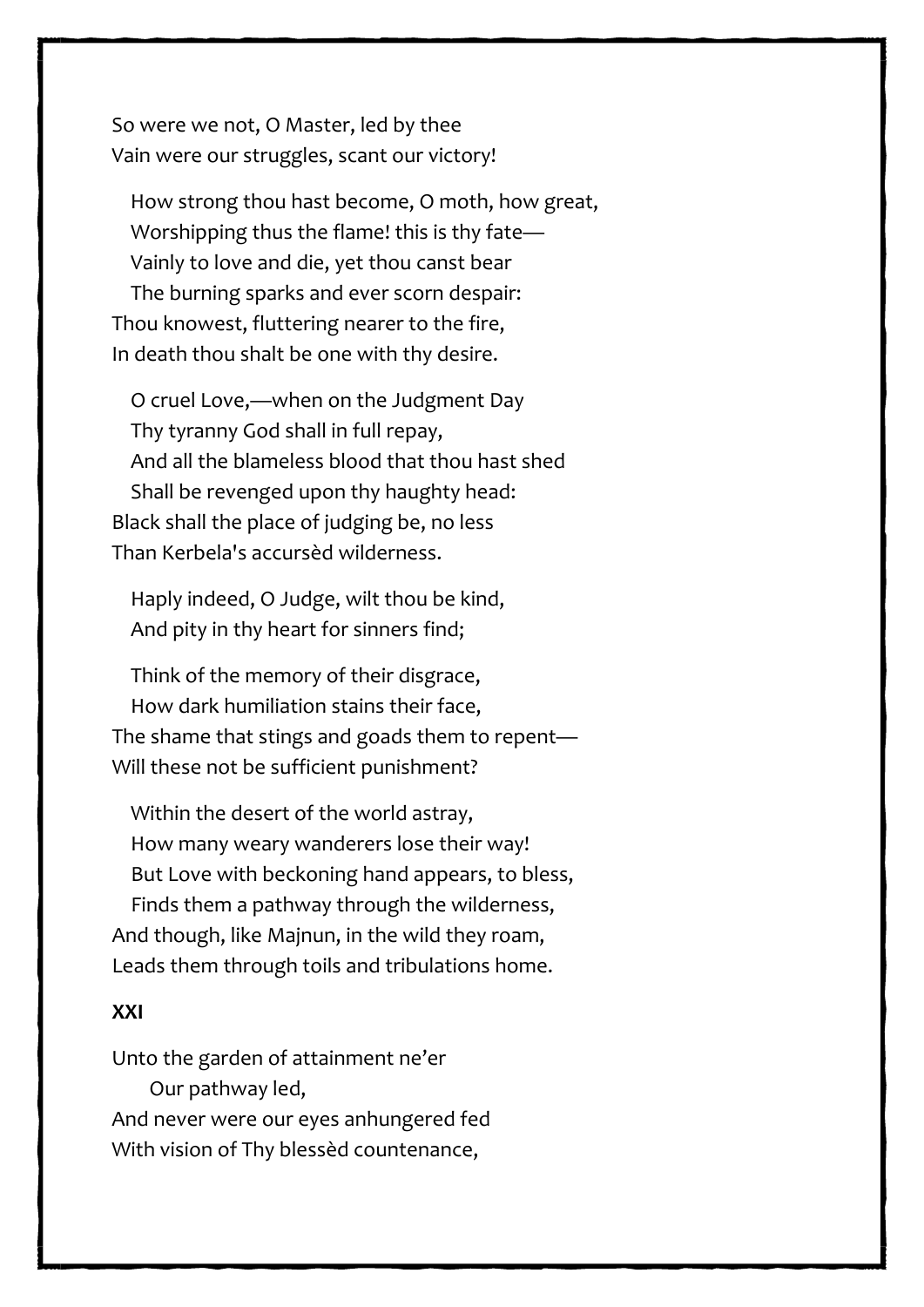Never a glance Attained we of that face for ever fair.

Wherefor my tears fell down in floods like rain, And as I sighed I thought of my desires unsatisfied, And memory summoned up with vain regret The garden where we met, But meet no more, I tell my heart with pain.

What have I then to do with high estate? Fortune I lay aside And all wherein the world has taken pride: Yet in this day of my humility Precious to me As wine of kings I hold my cup of fate.

Despair not, sorrow-laden Makhfi, though No grass appears Within this desert watered by thy tears. Why with their arguing do learnèd men Question God's mercy, when His works His infinite compassion show!

#### **XXII**

Green is my garden, watered by my tears, And through my soul the perfume of the rose Kindling my heart with its enchantment flows; O Saki, bring the cup, for there appears Gleaming within the garden through the night A radiance fair our feasting to illume;

 What is this glamour shining through the gloom? My heart's blood, glowing, yields the heavenly light.

O, I have drunk my cup of cherished grief, And love the torment of my wounded heart;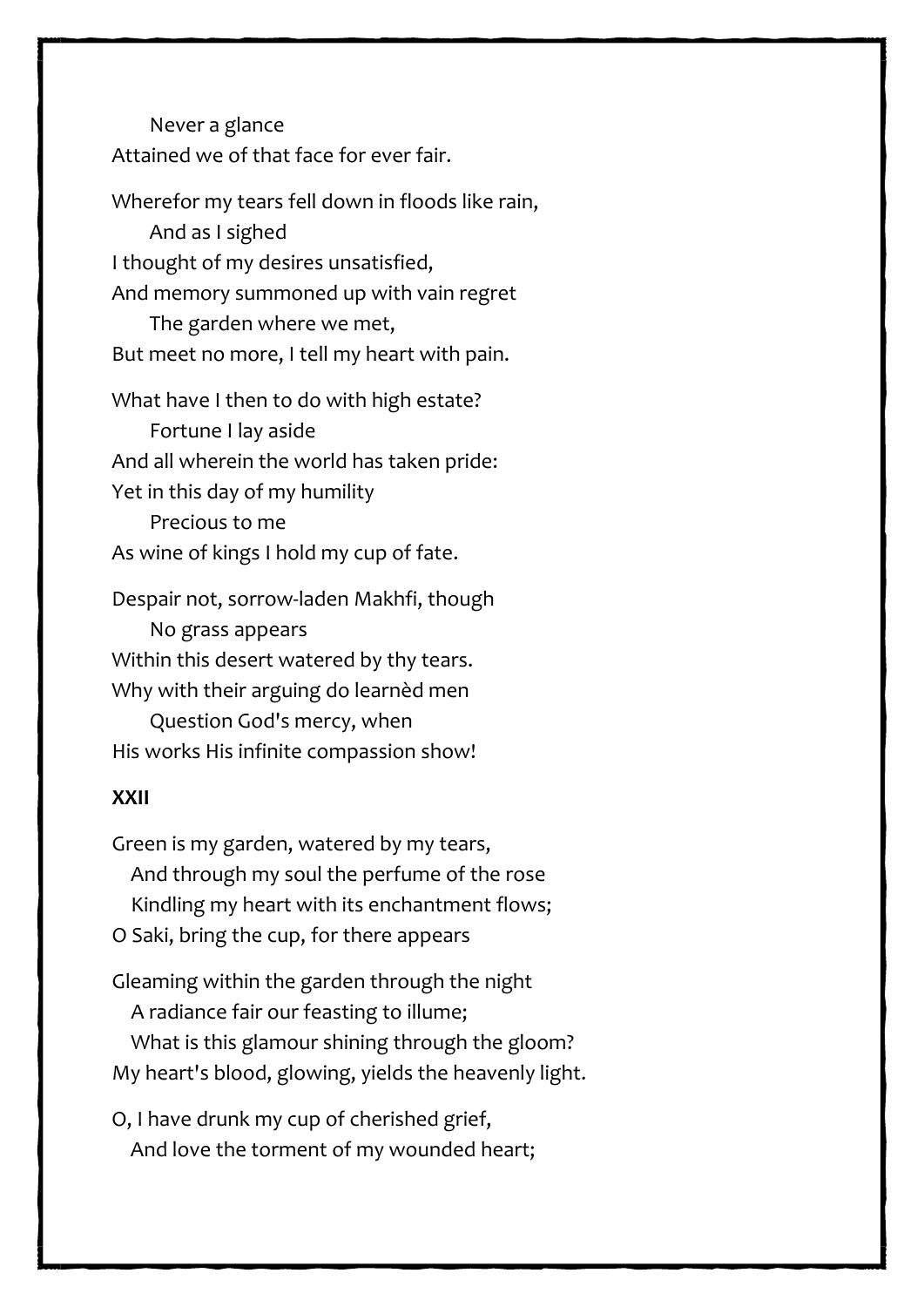As the scars heal I tear their lips apart, And in my pain find rapturous relief.

Why should I then permit the winds of care To ruffle thus my soul, as airs of spring Through the Belovèd's tresses wantoning? For I have risen to fortune from despair.

O fear not, if within the house of prayer The feeble camphor candle fails and dies; From out the flaming furnace of my sighs Will rise another light, more fierce, more fair.

The perfumed winds that with the dawn arise, Have they not, Makhfi, caught thy soul away And drenched it with delight, so all the day There cling about thee airs of Paradise?

#### **XXIII**

- For my love's madness all the world on me Hath heaped its scorn; so from its ways I flee, To find a refuge from its cruelty.
- A hermitage, with peace my soul to bless, Here in a corner of the wilderness, Unseen by secular eyes shall I possess.
- Who is the man who boasts to be Love's slave, And yet this petty life of his would save? Poor Love, whose votaries are not more brave!
- When I was young I asked, and Love gainsaid; What slips, what wanderings, on Love's road I made, Until I summoned Wisdom to my aid!

The mirror of my heart I burnish bright Until, reflected fair for my delight, The Self's eternal beauty greets my sight.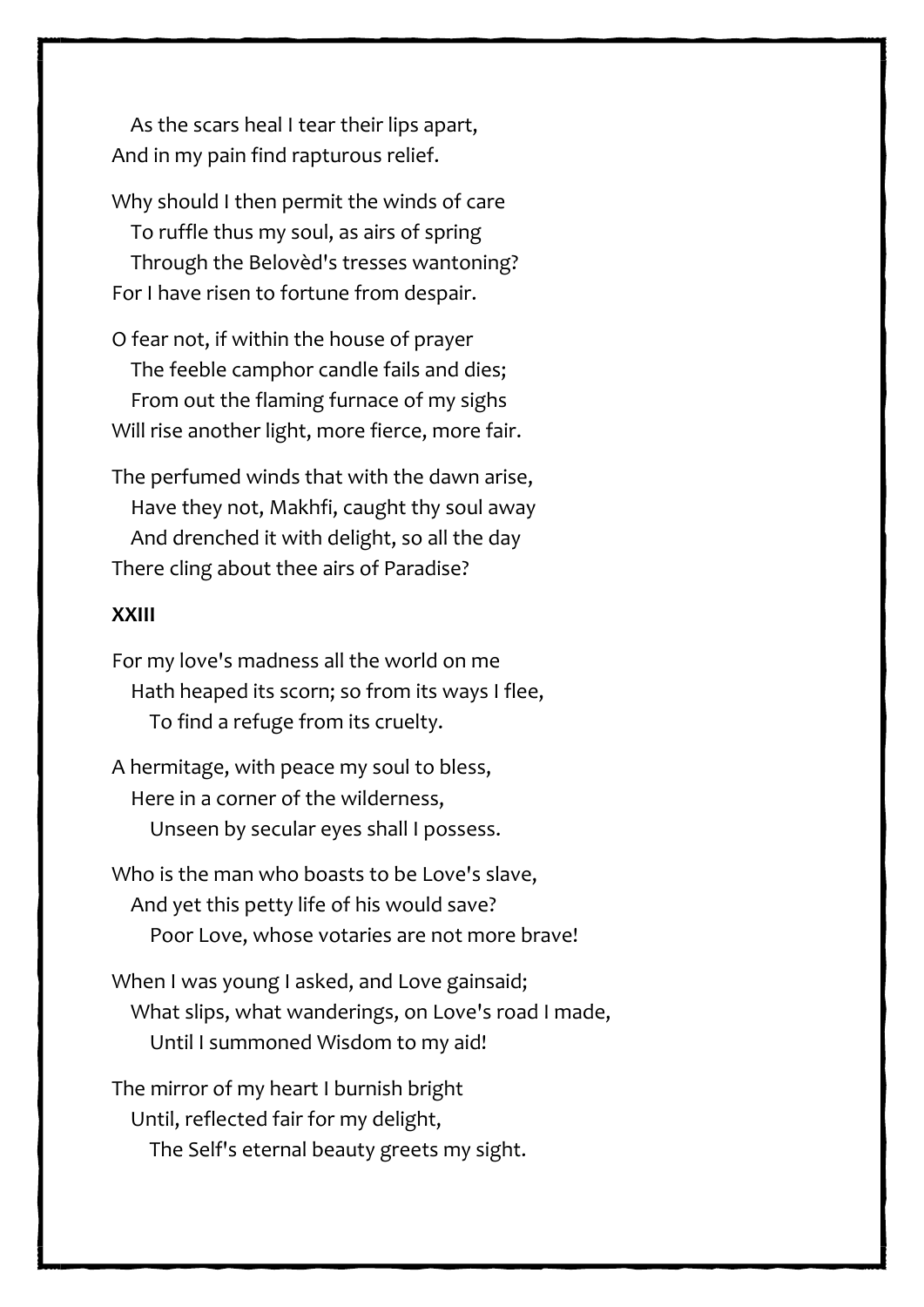Like Yaqub blinded by his agony,

No face in all the world is aught to me;

What use have eyes except to look on Thee?

#### **XXIV**

 How long, O burning heart, Canst thou keep hidden! see how flames outstart, And vapour from thy sighs Will darken e'en the stars within the skies. Driven by my love I must Wander like Majnun, where the desert dust Falls on his weary head, Eternally for Leila doomed to shed His unavailing tears. The soul by Love enlightened never fears The unseeing world that says He must be mad who treads within Love's ways; But joyful he and wise, For Love has given new vision to his eyes.

 See, Makhfi, cruel Love, How in his haughtiness he rides above The hearts of men, how red His sword with lovers' blood that he has shed!

#### **XXV**

When I behold the garden in the spring, Rejoicing like a nightingale I sing; And if the cruel gardener, with his guile, Try to ensnare me—like a rose I smile.

The morning breeze that from the garden flies Can give no joy, no gladness, to my eyes;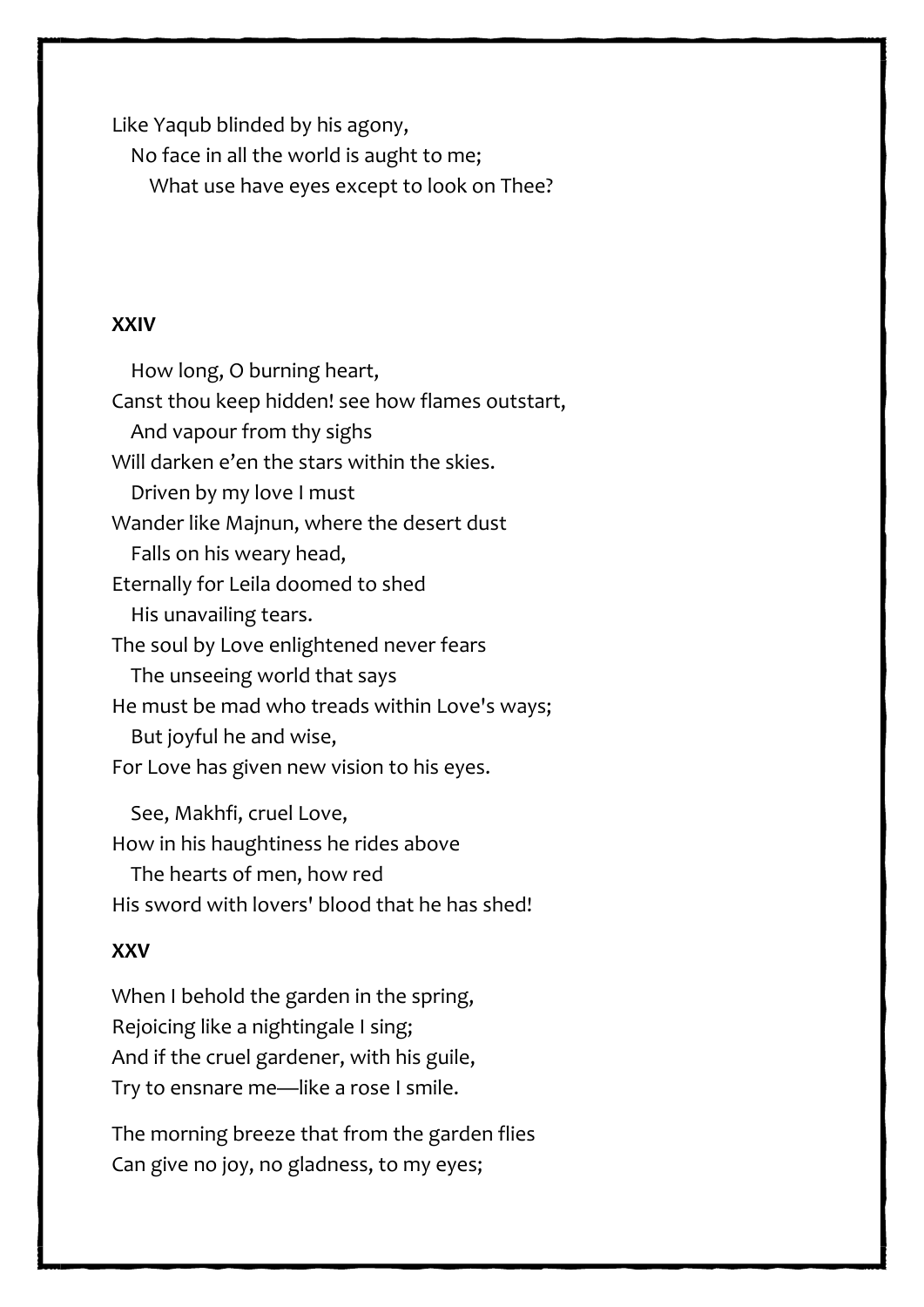For, useless breeze, never to me he brings The fragrance of Thy garments on his wings.

But here before the garden door I wait; Why should I deem myself unfortunate? For by Thy holy threshold shall I stay, And with my lashes sweep its dust away.

This bird, my heart, is taken in Thy net And flutters unavailingly; but yet, Thy captive though it be, how canst Thou keep Prisoned the sighs that from my bosom leap?

O rare and precious Phœnix of the soul, Vainly I sought for thee; beyond control My heart has yearned for thee; ever thy wings Have hung above my soul's imaginings.

Thou Enemy, that hold'st me from my quest, If even in the sea thou enterest When from my anger thou dost seek to flee, My burning soul will find and conquer thee.

O bulbul, glad within the garden sing, 'Tis Makhfi who has won for thee the spring That blossoms in thy heart; but in her own The barren winds of lonely autumn moan.

#### **XXVI**

O Love, tell me what is Thy nature, that out of my kingdom of pride, Thou canst ravish my soul and canst hold it, and keep it enslaved at Thy side; Who knows of Thy infinite wisdom, who knows what Thy lovers have borne When madmen the world has proclaimed them and cast them derision and scorn?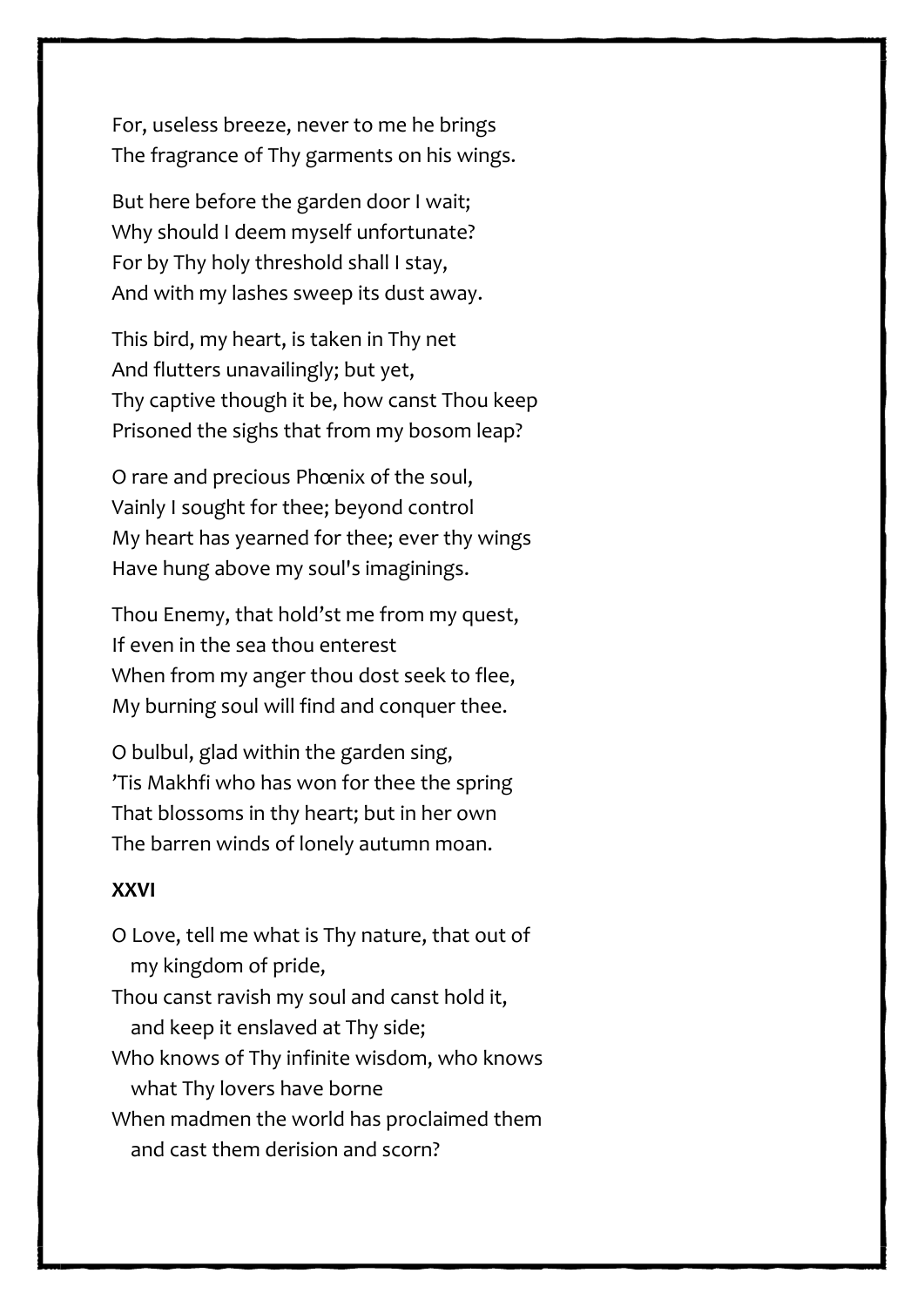- To drink of my blood I am thirsting, to shed it abroad like a sea,
- To sacrifice all am I seeking, to die as a victim for Thee.
- My heart through the anguish of loving has swooned 'neath the load of its grief,
- Come thou with thy magic, O music, and give to my spirit relief.
- Like Ayub I sit in the ashes o'erwhelmed by the wrath of the skies,
- Yet out of the night of my sorrow shall hope like the morning arise:
- To the desolate mountains, like Ferhad, by sorrow and longing possessed,
- I have wandered with pain and with yearning, with hope and despair in my breast.
- Yet, Makhfi, unveiled is thy secret, abroad all thy passion is told:
- Who saw not the beauty of Yusuf when he in the market was sold?

#### **XXVII**

 I Have no need for wine: To me the languorous and magic scent Breathed by the flowers within the garden, lent Intoxication that is more divine.

 Forgive me then, I pray, That I no wine in the assembly quaffed, For I have drunk of a diviner draught, Its fragrance ever haunts me, night and day.

 My heart a bird doth seem That never joyfully can soar and sing,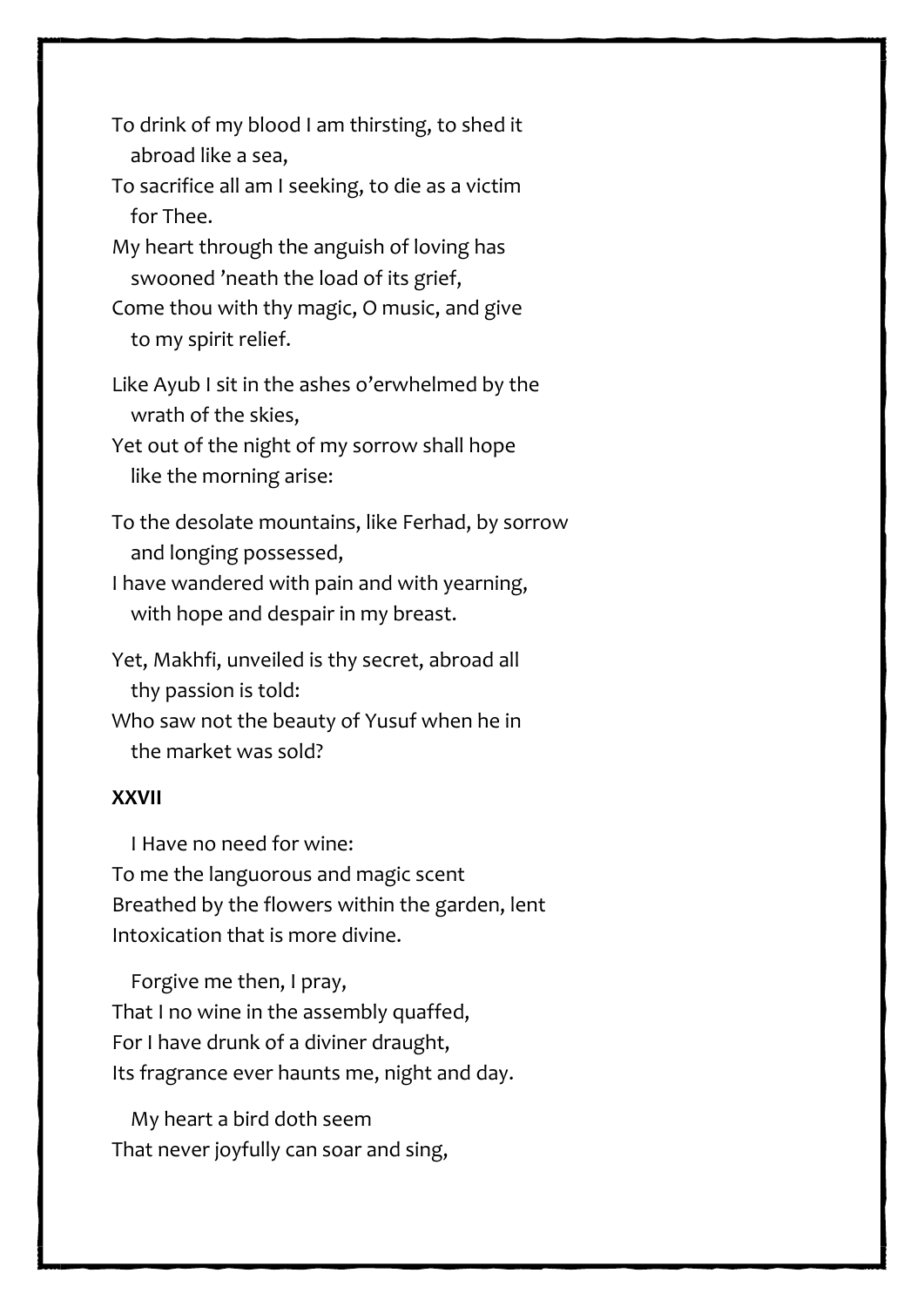For, shut within its cage of sorrowing, It sees the garden only in a dream.

 Shall I not then complain When every atom of my body cries Against your tyranny, O cruel skies, That yield me days so dark and full of pain?

 Grant me, O Fate, this boon, Give me a little day of joy, of spring, When even in its cage my heart might sing Glad as a bird: Death comes, thou knowest, soon.

 Although I seem so poor, Pity me not for empty-handedness; My haughty eagle soul I still possess, And I have had the courage to endure.

 How many, many years Within the prison walls of lonely grief Shall I remain and never know relief, Like Yaqub, blinded by my useless tears?

 Though my proud soul Torn from its saddle low into the dust May be by cruel hands of fate downthrust, I know my feet will somehow reach the goal.

 As through life's desert fare Love's pilgrims, Makhfi, may it be thy pride Unto Love's realm their caravan to guide, Thy footsteps be the bell to lead it there.

#### **XXVIII**

How uselessly and long I struggled hard With thee, mine Enemy, nor from the fight Aught have I won; my trait'rous heart I guard, And turn away for ever from thy sight.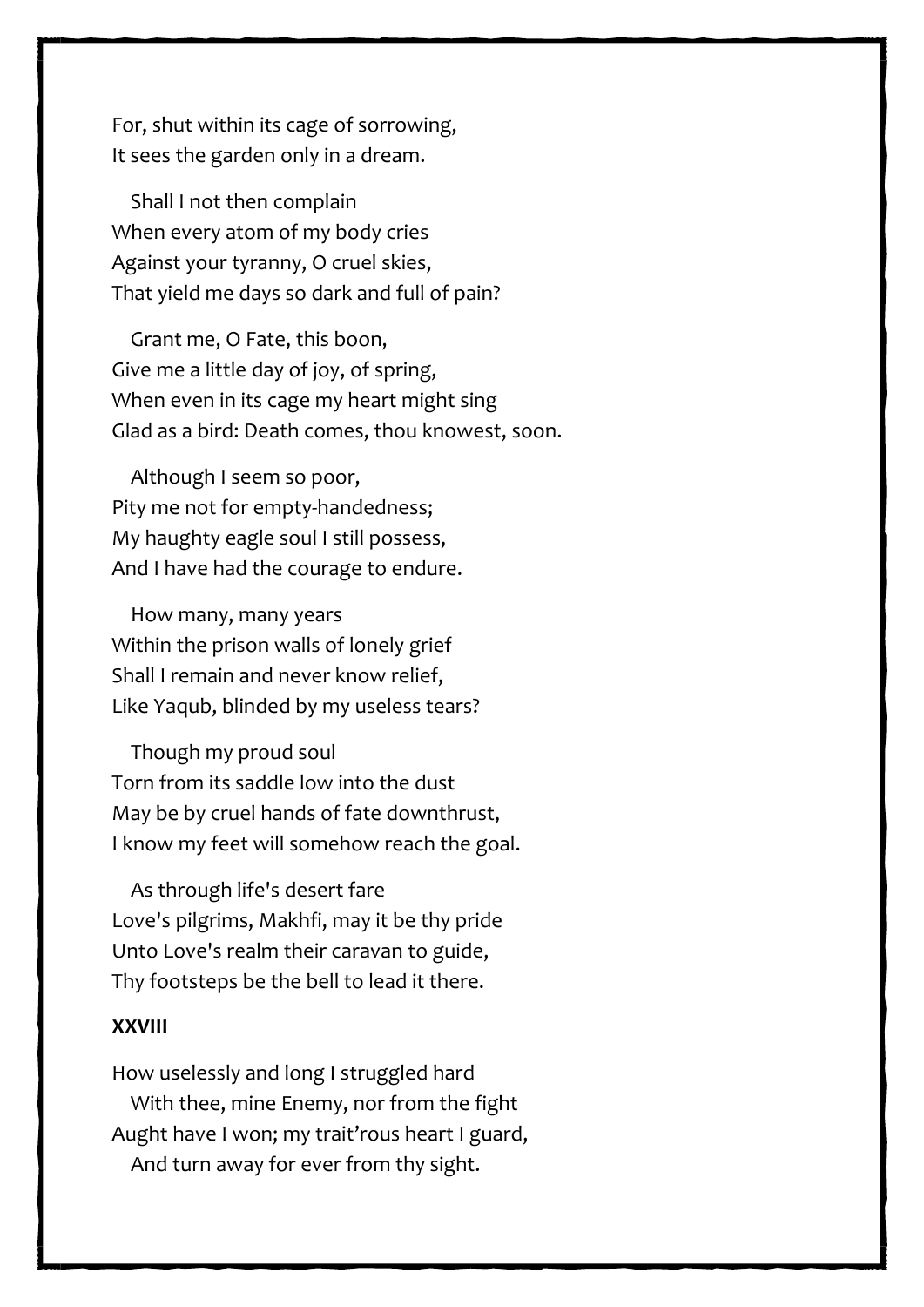What wonder if the fire within me rise Into a flame outleaping fierce and swift, And that the heavy vapour of my sighs Unto the darkened eyes of Heaven should drift!

Think not, though at the feast no more I sit, That I have done with joy: there still remains The dream that once was mine—I cherish it, Like wine its memory courses in my veins.

What though within this valley of Despair From sorrow I can never find surcease, May I be given, in answer to my prayer, One day at least of rest, one night of peace!

So sad my fate that, though I long and toil Until my forces flag and faint and tire, I cannot burnish off the stains that soil, The rust that dims my mirror of desire.

Though poor I am indeed, yet weak am I And cannot dare with my irresolute will The purse that holds my treasure to untie, Its golden harvest in my lap to spill.

And yet, O Makhfi, if with eyes made clear, Freed from the world's illusion, thou shalt see, Lo, the faquir's torn garments shall appear More regal than the robes of majesty.

#### **XXIX**

Impatient were my hands, and in their haste Never could they untie the knot of fate, So vain it is to wail my life laid waste, My hours unfortunate.

And strange it is that even in my heart The sweet tormenting flame of my desire

38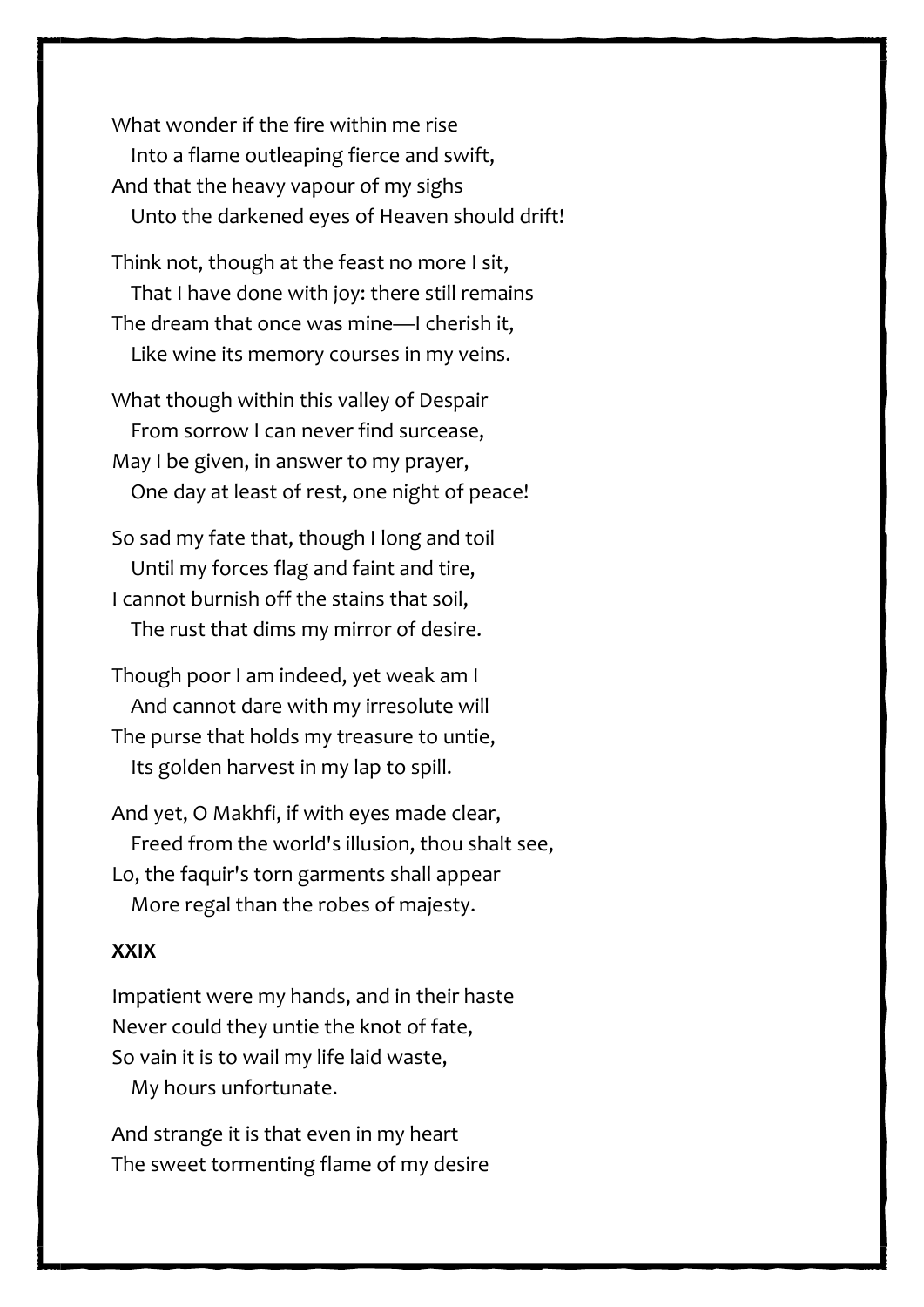Is quenched; impatiently I pulled apart The brands and killed the fire.

And never did the blossoms of success Within my hope's enchanted garden bloom, And my fair beacon-light of happiness Is sunk in gloom.

Faithless Belovèd, many friends are Thine; So many love and have been loved by Thee, They give their hearts, what carest Thou for mine? What need hast Thou of me?

#### **XXX**

O Rival, snatch not from my lips away The cup that holds the wine of my delight; The mirror of my joy turns cold and grey, Darkened before my sight.

As through the gloom the radiant sun above Comes brightening the world, and shades depart, So do I burnish with the oil of love

The rust from off my heart.

I vainly stretch imploring hands that long To touch Hope's gleaming garment as she flies; Though my desire may fail, yet Hope is strong And keen, and never dies.

When on the cup that held the drink divine Of last night's feast the light of morning falls, The joy of night, the magic of the wine,

The goblet's sight recalls.

Like thee, O Ferhad, in my loneliness Toiling upon the mountains I have been, But never drank the sherbet of success, Sweet as thy lips, Shirin.

39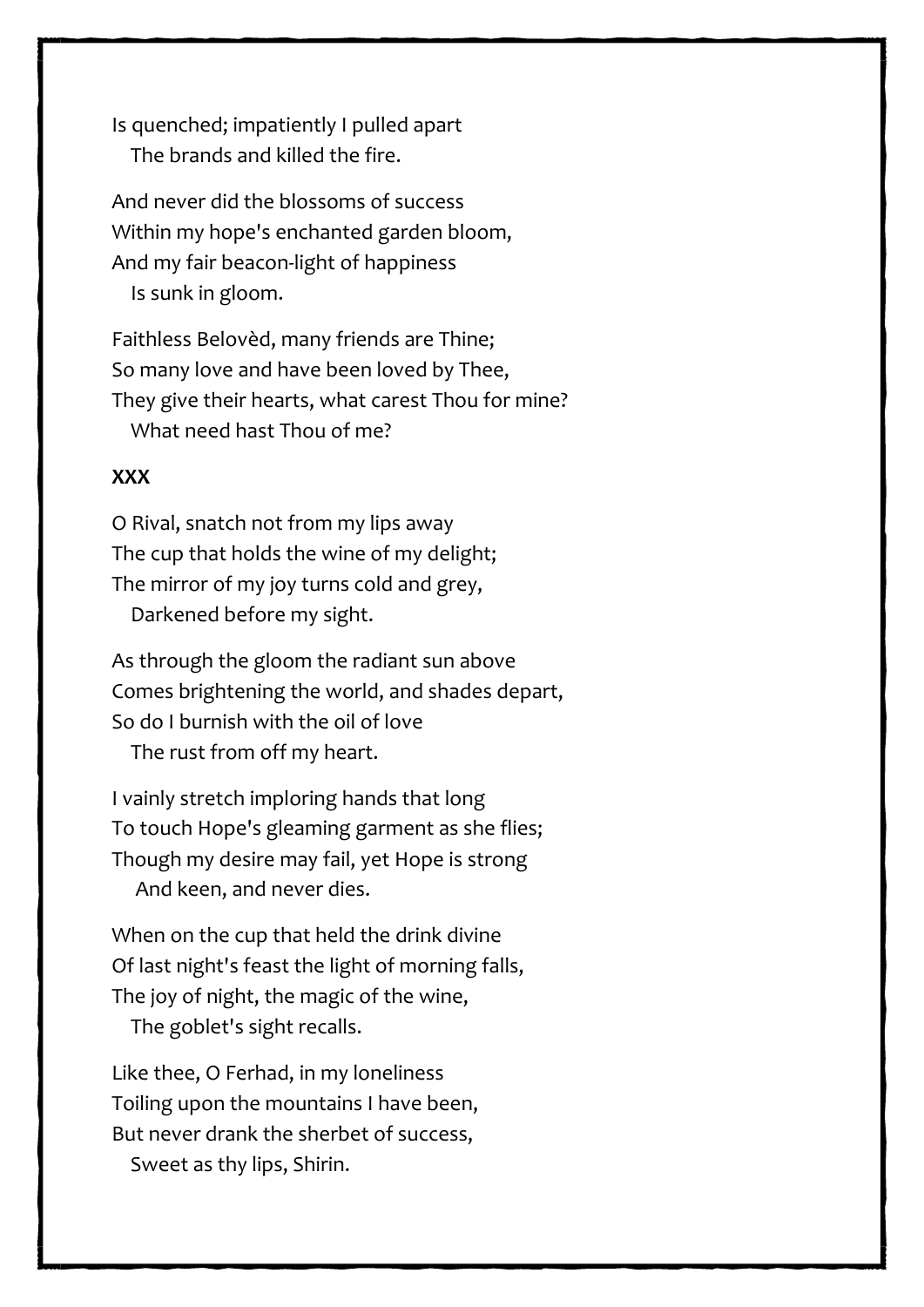Mortals we are, and, fashioned thus of earth, Vain, Makhfi, is this world in which we trust, Dust is the rank of kings, the pride of birth, Yea, thou thyself art dust.

#### **XXXI**

Down in the dust and sunken in disgrace My honour lies for all the world to see, But why should I bear shame upon my face? What is the honour of the world to me?

Although the times on my unhappy head Have heaped the burdens I can hardly bear, I have not wept; I smile in pride instead; Upon my brow are graved no lines of care.

For many years hath sorrow dwelt with me, Yet I repine not, and so fiercely wage My war against despair, it turns to flee— I am the Rustum of this later age.

Though callous Fate upon me vengeance wreak, O breezes blowing from the heavens above Bring unto me what I, like Yaqub, seek— The perfume of the garments of my Love.

#### **XXXII**

 Hasten, O Saki, bring The wine that it may grant its quickening To my dead heart; and to the withered flowers Come like the showers That give the resurrection of the spring.

 What weary days Are these, that never in the perfumed ways The bulbul sings among the cypress trees;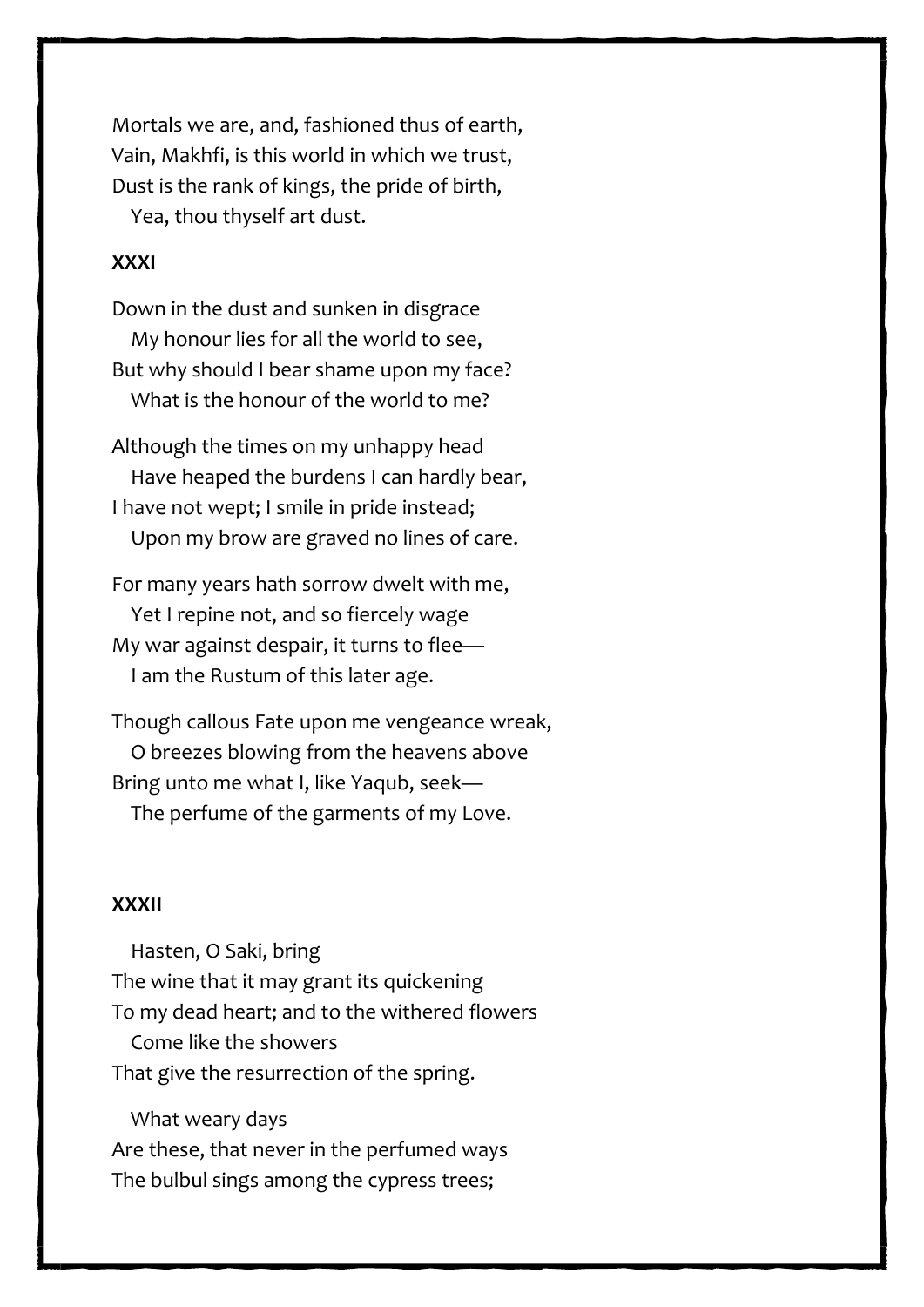Only the morning breeze Finds entrance there, and with the roses plays.

 Masiha, thou canst heal, Thou wise Physician, hear our heart's appeal! Give us the bitter draught to cure our grief, And grant relief; Blame not the shrinking from thy cup we feel.

 Glimmer not, pearly dawn, Let not the veil of night be yet withdrawn; I long to send, with arrows of my sighs, Unto the skies My eager prayers before the night be gone.

I craved release

From griefs that burn and pains that never cease,

But all my cries to Heaven were empty breath; Not even Death

Coming at last, could give my spirit peace.

 If, on the Judgment Day, Grieving for my transgressions, I shall pray For mercy for the evil I have done,

 O Self-Existent One, Grant that my tears shall wash the sin away.

 O Makhfi, for thy fate Be not thou fearful nor disconsolate; Higher, upon the Day of Reckoning, Faquir than king, There shall be then none lowly and none great.

#### **XXXIII**

 Cast not, Beloved, on me Such angry looks from thy narcissus eyes,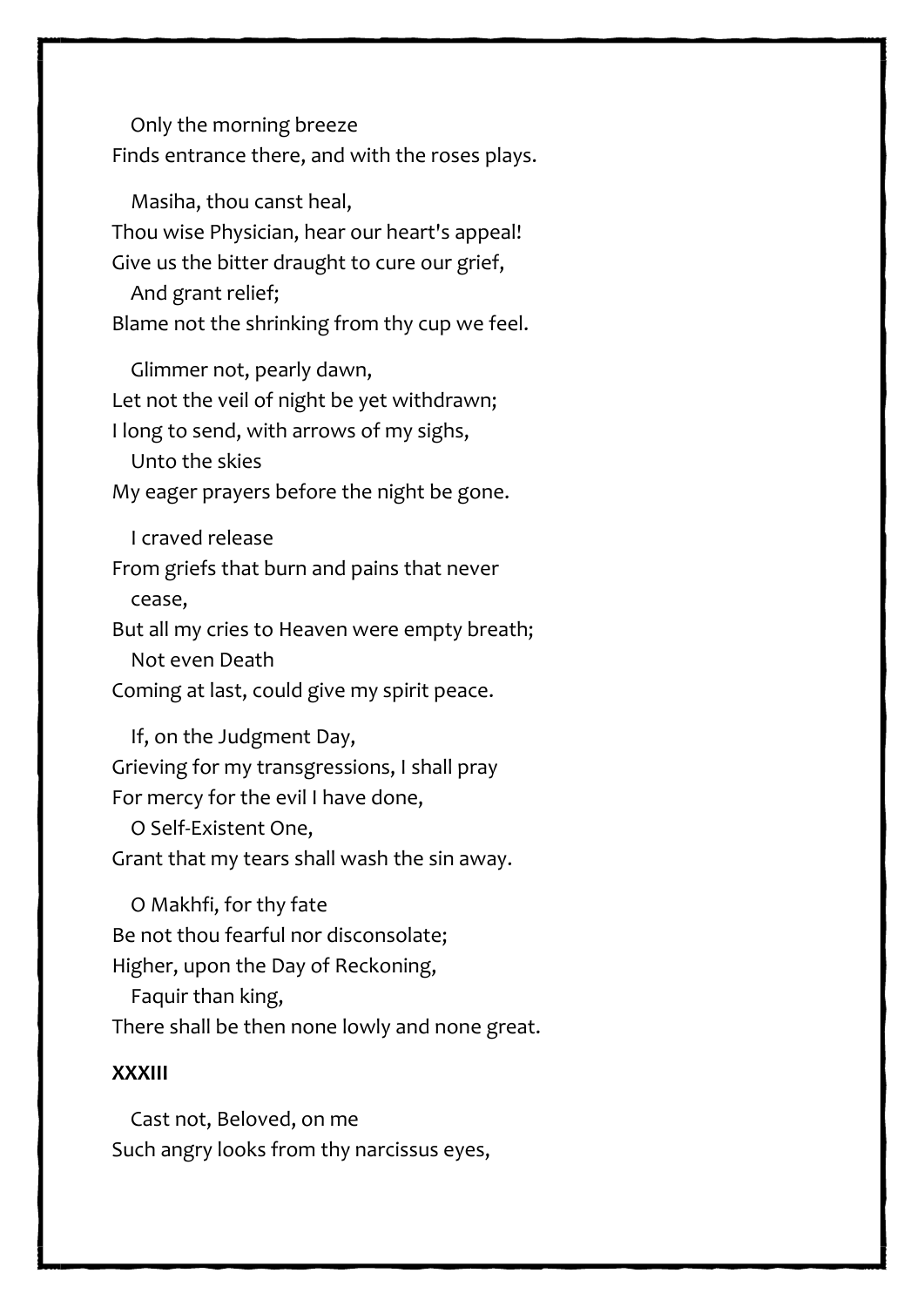Already conquered by their sorcery Before thy feet my heart a captive lies.

 Knotted within my heart, The very chords that answered to thy touch, My heart-strings at thy presence thrill and start, For I have sighed and have lamented much.

 O ye who sleep in peace, You know not of the troubles Love can send, The days whose tribulations never cease, The weary nights that drag without an end.

 Where, then, does Mecca lie? Here is the Kiblah where I make my prayer: Tell me the physic for my malady— The anodyne for grief is everywhere.

 O Love, where dost thou lead, Upon what travel fares our caravan? By Hedjaz desert shall thy footsteps speed, The longest journey since the world began.

 So poor, indeed, my fate, Never to me did Love his secrets tell As to those others, high and fortunate, Who near his inmost shrine for ever dwell.

#### **XXXIV**

Why should we but in the assembly pray? Only when friends are gathered call for wine? Lo, I have done with this hypocrisy, And ever pray and drink the cup divine.

The fountain of my spirit has run dry, So that in tears no more my sorrow flows, Mute is the heart that wailed continually, Silent the bulbul in the garden-close.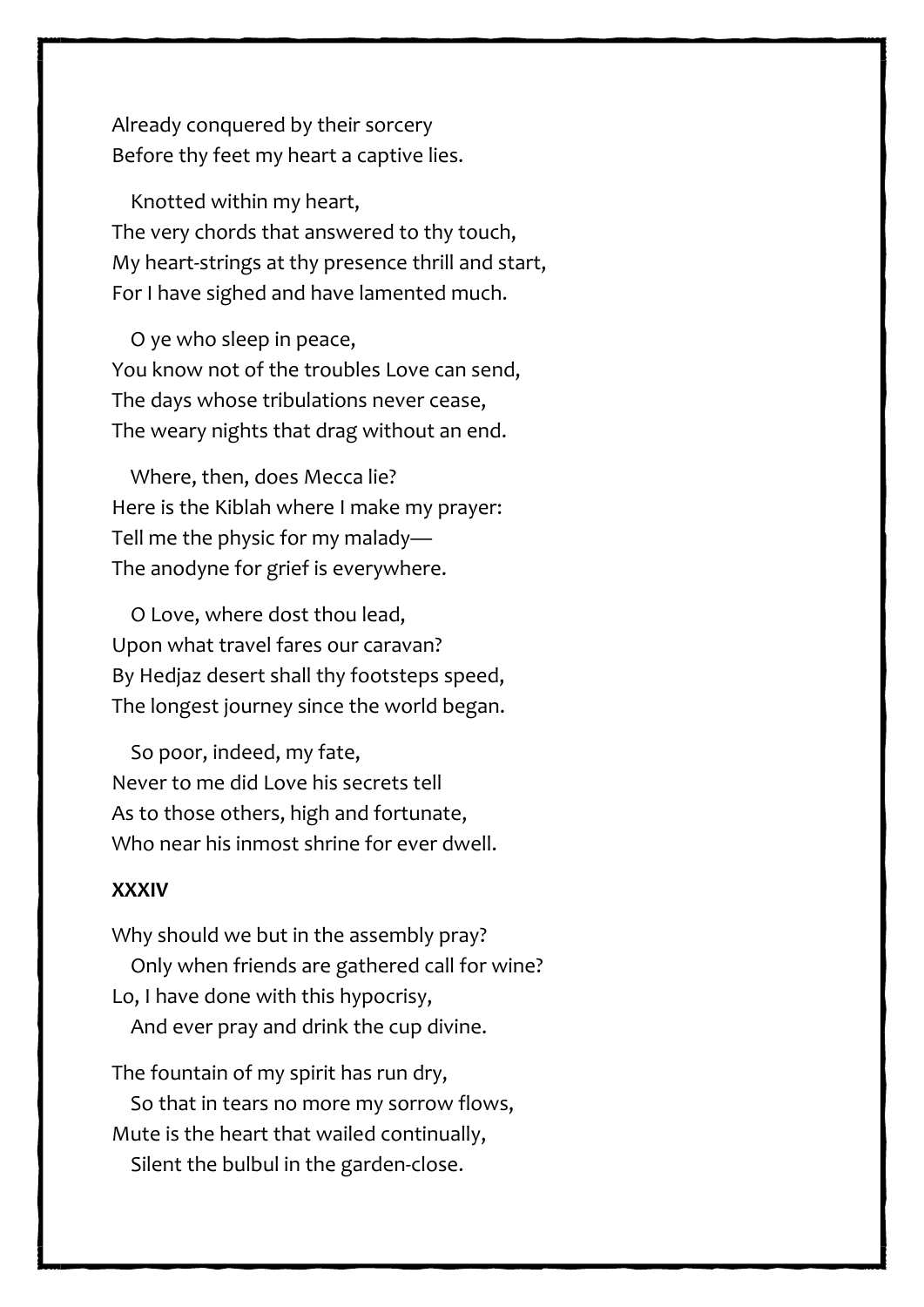Here, as we tread the pilgrim's way, we find The torch of inspiration like a fire, Men see it not, so dull they are and blind, They yearn not for the garments of desire.

To each was given on the Creation-day His fitting portion, his appointed share,

Why should'st thou then demand from destiny More joy than others have, less pain to bear?

O Makhfi, for thy counsel all have come, Their secrets thou hast kept concealed, apart,

But why should'st thou, who for their sakes art dumb,

Tell shamelessly the secrets of thy heart?

#### **XXXV**

How long upon this soul that dwells in pain Thy vengeance, O Tormentor, shalt thou pour? Could I the Land of Love in peace attain, Thy poisoned sting should torture me no more.

No unguent salves these wounds upon my heart, The diamond lancet's healing pang I crave, So keen my pain I tear my scars apart, Come with thy kindly cruelty, and save!

From out my keeping has my heart been reft, Why, let it go then: wherefore should I weep? Over the empty hut a faquir left No watchman comes his careful guard to keep.

Hearken, the time of parting sounds for thee. How long, O Makhfi, wavering like the fire, A Kafir shall thy restless spirit be, Blown like a flame, tormented by desire?

#### **XXXVI**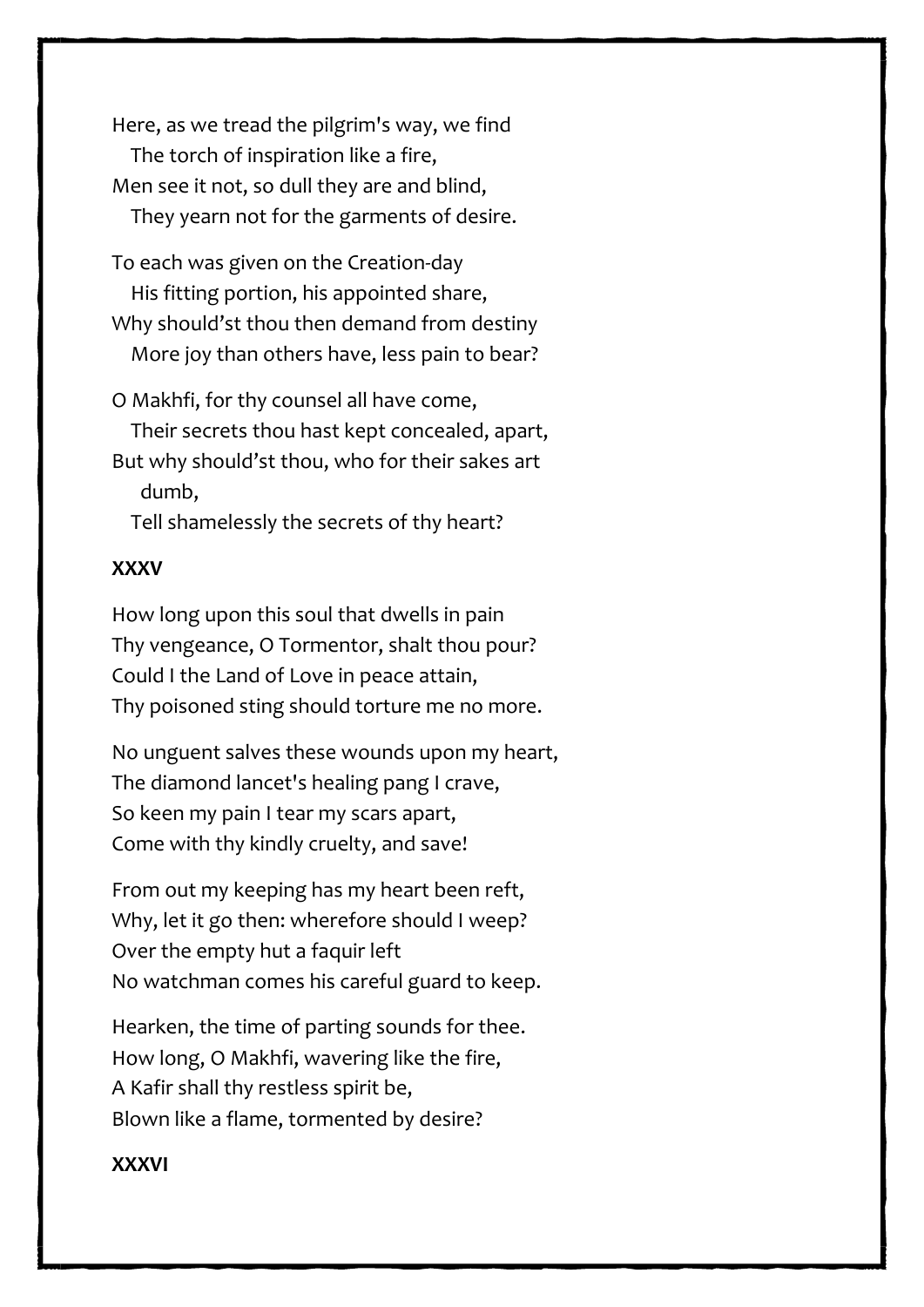How hard to read, O Soul, The riddle of life here and life beyond! As hard as in the pearl to pierce a hole Without the needle-point of diamond.

 Chide not that 'mongst the flowers The bulbul doth ecstatically sing; His passion, yea and his delight, are ours, Along the garden paths meandering.

 We, by our pain made brave, Seek not despair nor hope; neither outlast Their little day. We take but what Fate gave, Not as Zuleikha, brooding o'er the past.

 O careless ones, in vain The treasure of your life has passed away, Heedless that nothing of your years remain, You talk like children of another day.

 How vain the tears you weep! Your sorrow fruitless, your remorse too late; The threshold with your lashes wherefore sweep, When, Makhfi, see, the shrine is desolate?

#### **XXXVII**

When thou unveil'st thy shining countenance, Burnt are my lashes by thy lightning glance, And all the night I passionately weep While o'er my heart tempests of longing sweep; And if I see it not, desiring it, My heart is darkened like a lamp unlit.

I have no hope, no comfort, anywhere, Caught by the fluttering tresses of thy hair.

No flower can open in my garden bed Until my heart's blood dyes its petals red,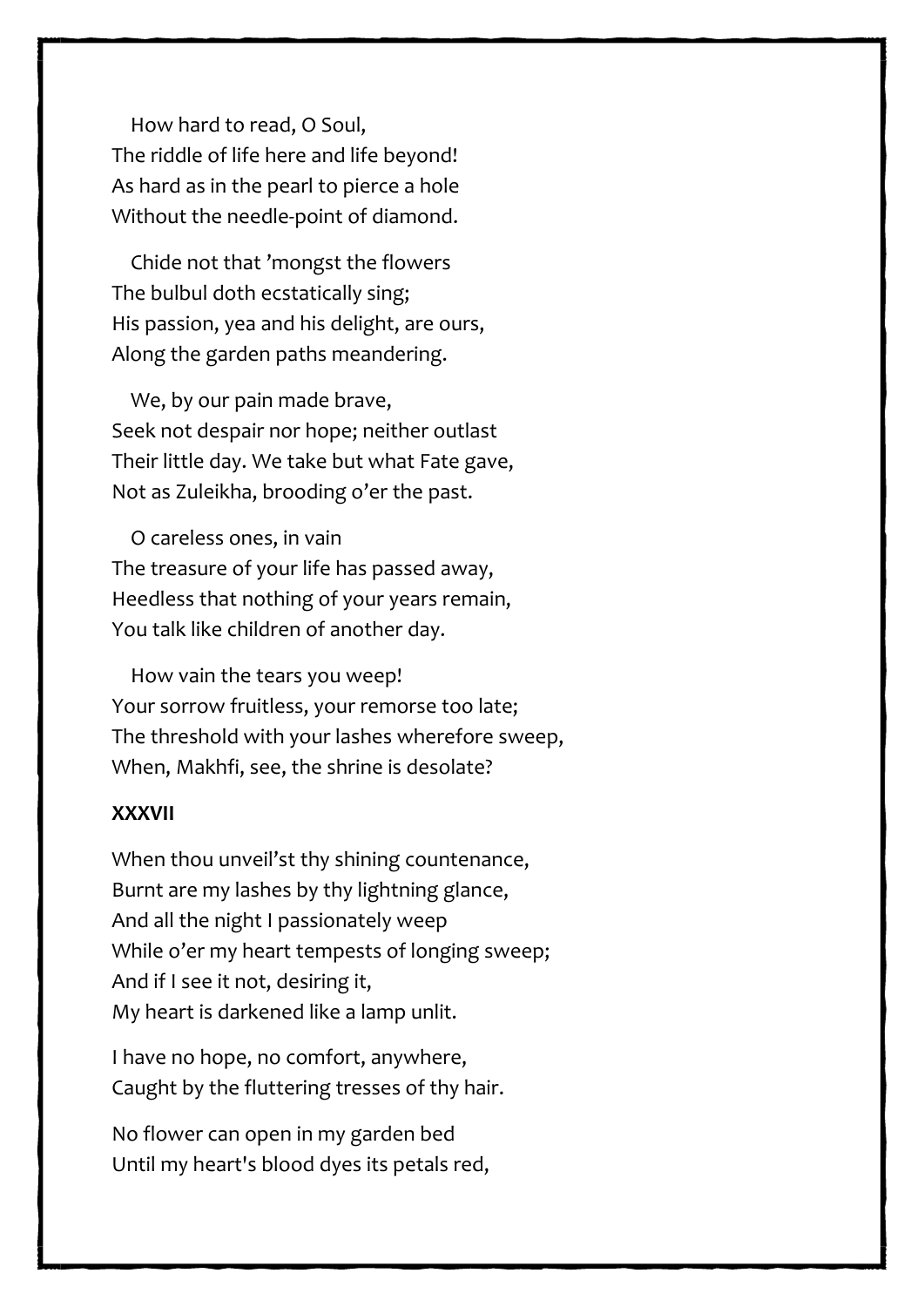Sing softly of thy love, or silent be, O Makhfi, lest the Hunter secretly Shall come and hear thy voice, and capture thee.

#### **XXXVIII**

The love of Thee the bulbul sings, The moth that burns its silken wings Thy love has drawn into the fire, And, see, the wine of Thy desire— On every goblet's lip it clings.

No ease, no respite anywhere Is now for me, for in Thy snare Blindly or willingly I fall, No liberty have I at all, Bound by the fetters of Thy hair.

So many tears mine eyes have shed, Such streams of blood my heart has bled, That now mine eyes can weep no more, Nor can the failing fountains pour, For dry the source from which they fed.

Thou, Makhfi, in the burning fire Of love and unassuaged desire Tossing in wild remorse, shalt dwell; Love's secrets weakly didst thou tell, So thou shalt pay with penance dire.

#### **XXXIX**

Not fierce enough, O moth, the flame to burn those yearning wings of thine, Not bright enough the torch of love within our palace halls to shine. Mine eyes have scattered pearls of tears, no consolation did they gain; The matchless jewel of my soul is given away,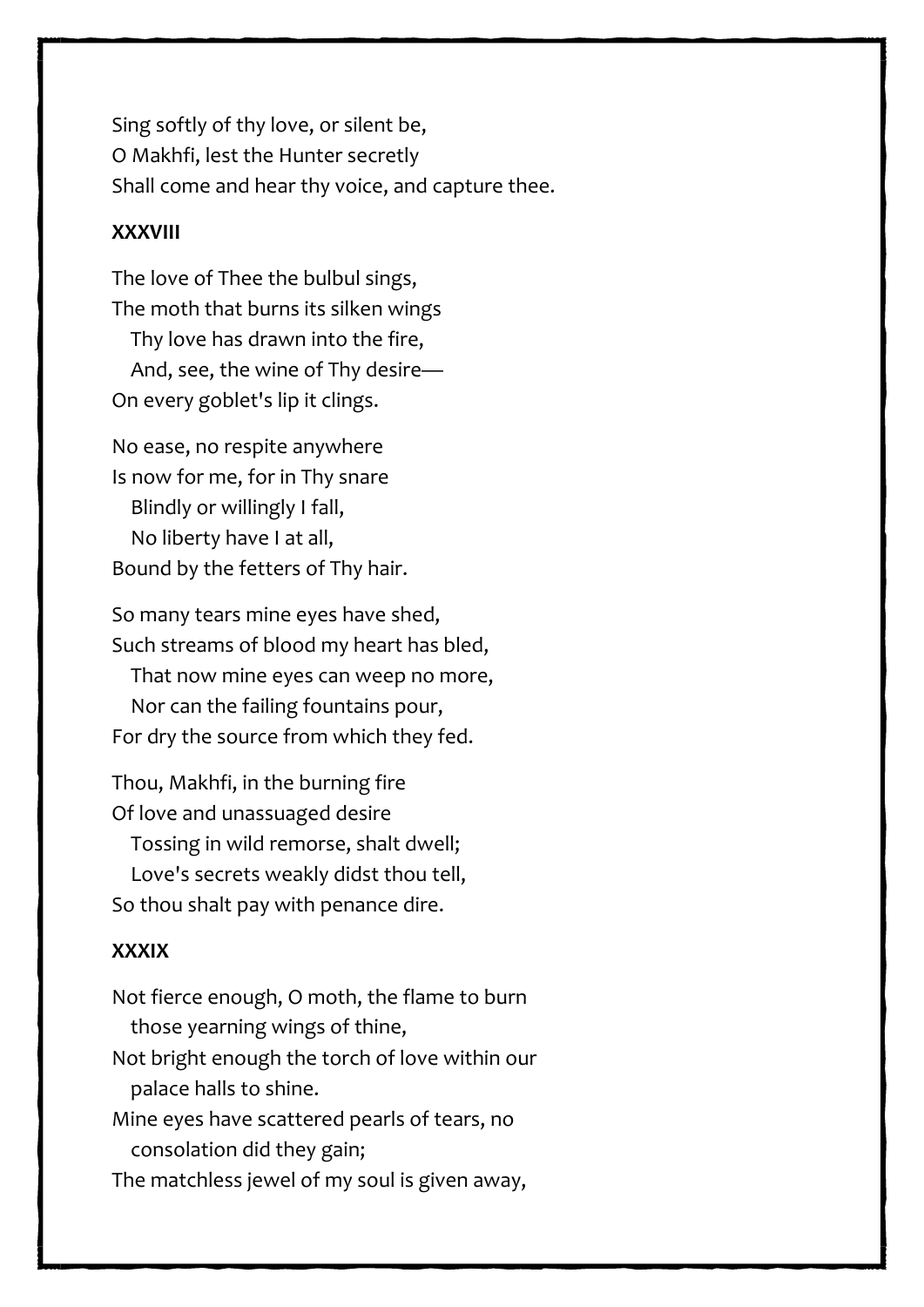and all in vain;

Long is my bitter tale of grief, of separation from my Friend,

Unfinished is it even yet, although my life has reached its end:

Useless, O Saki, is thy cup, no wine of comfort flows for me

Who drink alone the wine of blood; to others give thy remedy:

Tale after tale of love is told, linked all together like a chain.

The fetters hold my heavy heart, of liberty I dream in vain:

Under the angry storms of death my boat of life has foundered deep,

My house is fallen, round its dust winds of annihilation sweep.

Yet, Makhfi, if within thy heart the flame of heavenly love arise,

Thy lonely desert shall be fair as garden groves of Paradise.

#### **XL**

If from the spot upon my heart the veil Should fall, and all the world should know my tale, How would the roses burn with envious light Knowing themselves less bright!

Though all the day the leaping fire of sighs May from my fast-consuming heart arise, Winds of mischance so blow and scatter it, My torch is not yet lit.

I leave the world, and to the woods I fly, But in the forest hunted still am I;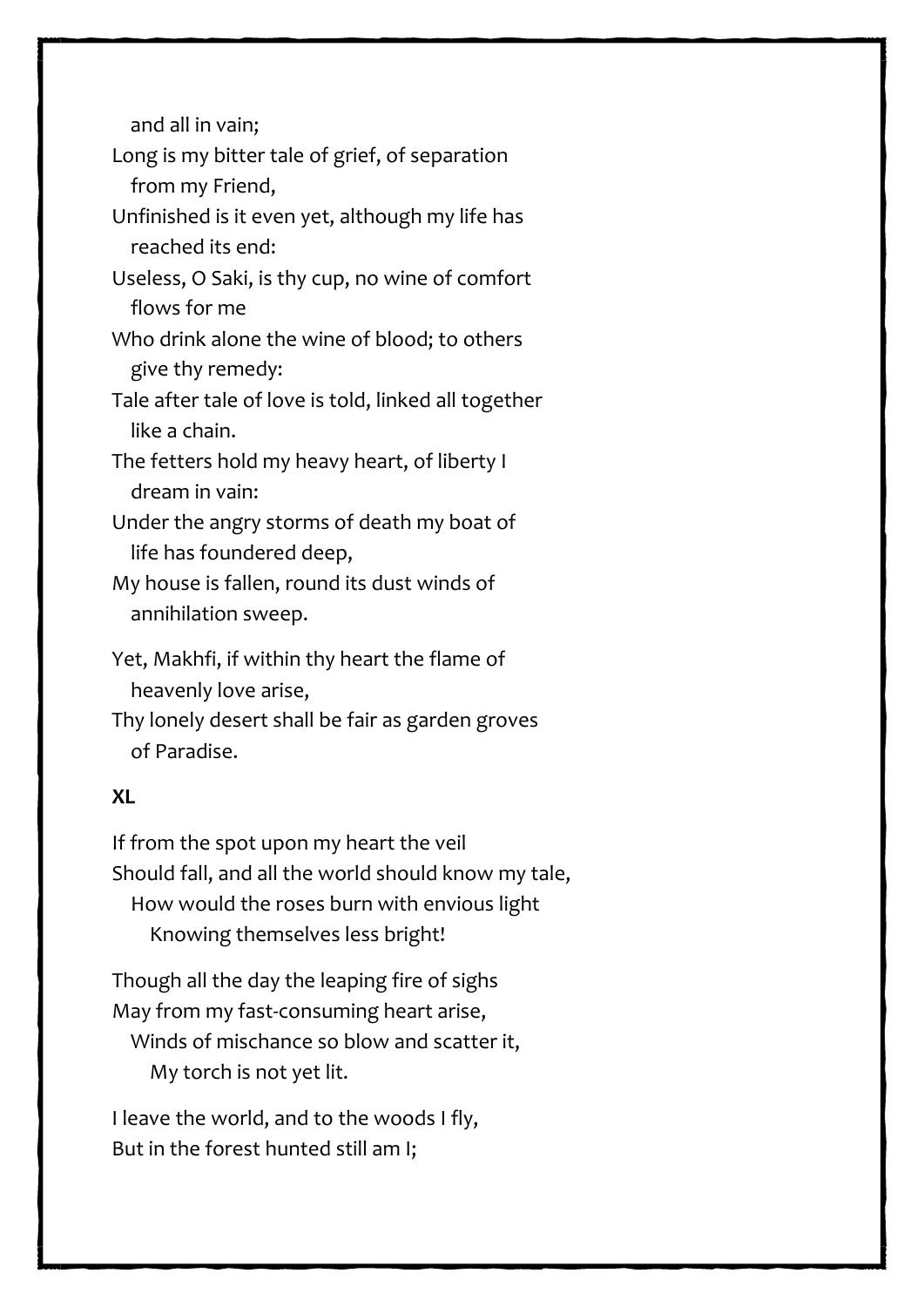I seek the silence of the lake and hill, But Love pursues me still.

The malady of Love has turned my brain, For all my life I have abode with pain; Then why should I from sorrow seek to flee? Sorrow is kin to me.

Here in the dwelling of unhappiness, My silent, desolate sorrow I possess; For how can shining love with me remain Within this house of pain?

Behold the pages of my book of life! Blotted its record, black with sin and strife, As if the woe of all the world should be Ever pursuing me.

O Makhfi, from this goblet thou shalt gain No exaltation, no surcease from pain; For tears of blood that flow from eyes grown dim Fill it unto the brim.

#### **XLI**

Thou bringest never, long-lost happiness, To still my heart's distress The remedy I crave. Why to the crowd Should I thus voice aloud My sadness, drawing scorn upon my name, Telling the world my shame? If in the close-hung darkness of the night There shine no thread of light, What matter? Though no torches flame for me, My sorrowing heart can see Illumined by the fire of grief it bears. Why tangled in the cares Of worldly hopes, O heart unsatisfied,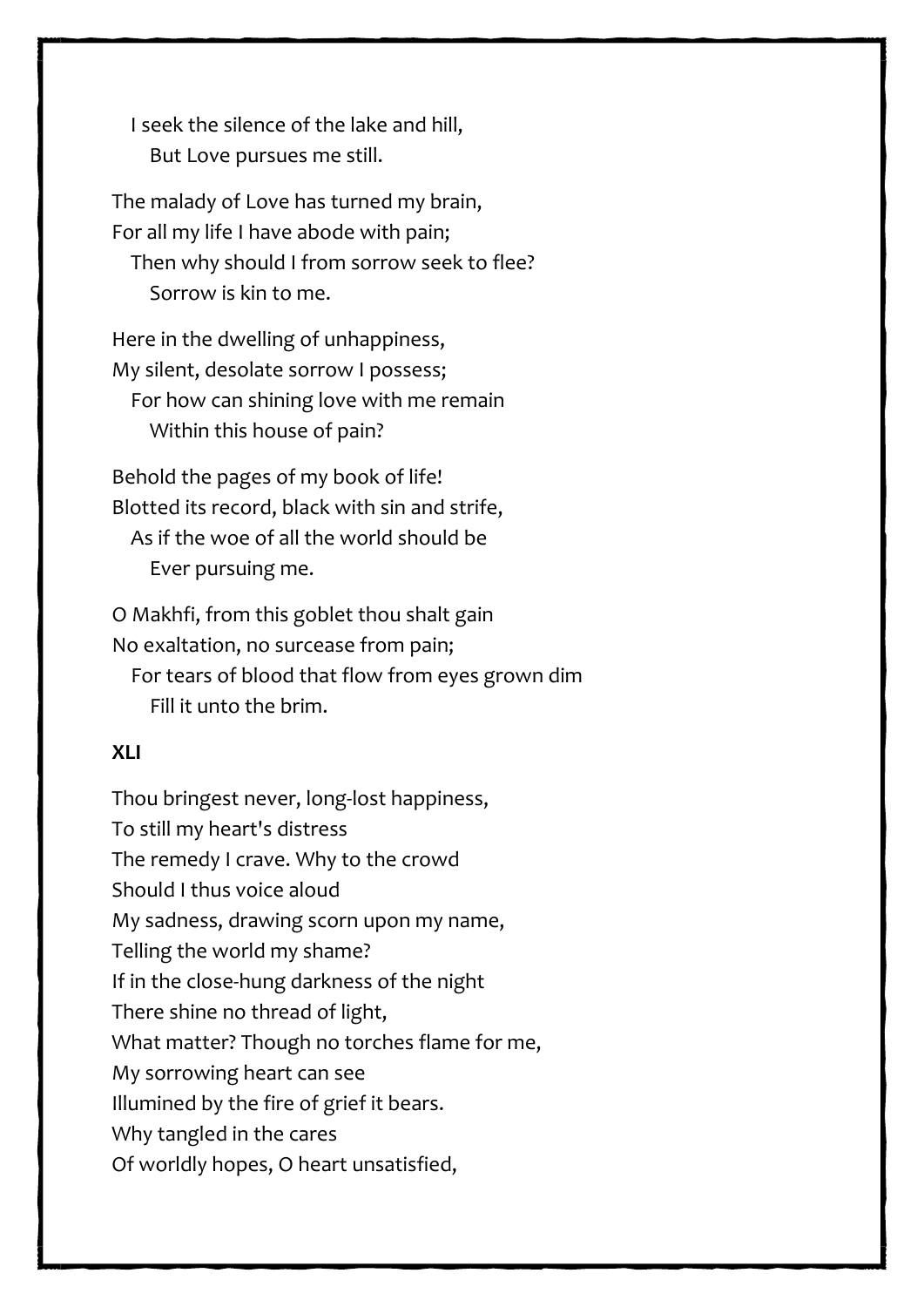Restless wilt thou abide, Seeking those things that thou shalt never gain? Help askest thou in vain From useless friends, and far into the skies Peace like the Phœnix flies. Behold, no herb of sweet content has grown; For we have only sown In far-off springs the seeds of our disgrace. How could we bear to face The direful Judgment Day, did we not bring Our idol, witnessing That by this Kafir worship which we give

We true believers live? Upon the sea of bliss our boat is set, But comfort comes not yet; Over the soul waves of the tempest rise Menacing to the skies.

So weary, Makhfi, are thine eyes with tears, Darkened the world appears, Nor can they tell, by grief and watching worn, The rosebud from the thorn.

#### **XLII**

 O Self-Existent, give Unto Thy faithful ones their heart's desire, And visit not with Thy consuming fire O'er-burdened souls, too sorrowful to live.

 No longer can I bear The separation and the bitter grief; Afflicted am I—grant my soul relief! Weary and broken—look on my despair!

 O Thou, whose praise we tell, Sever the tyrant bonds, give to the slave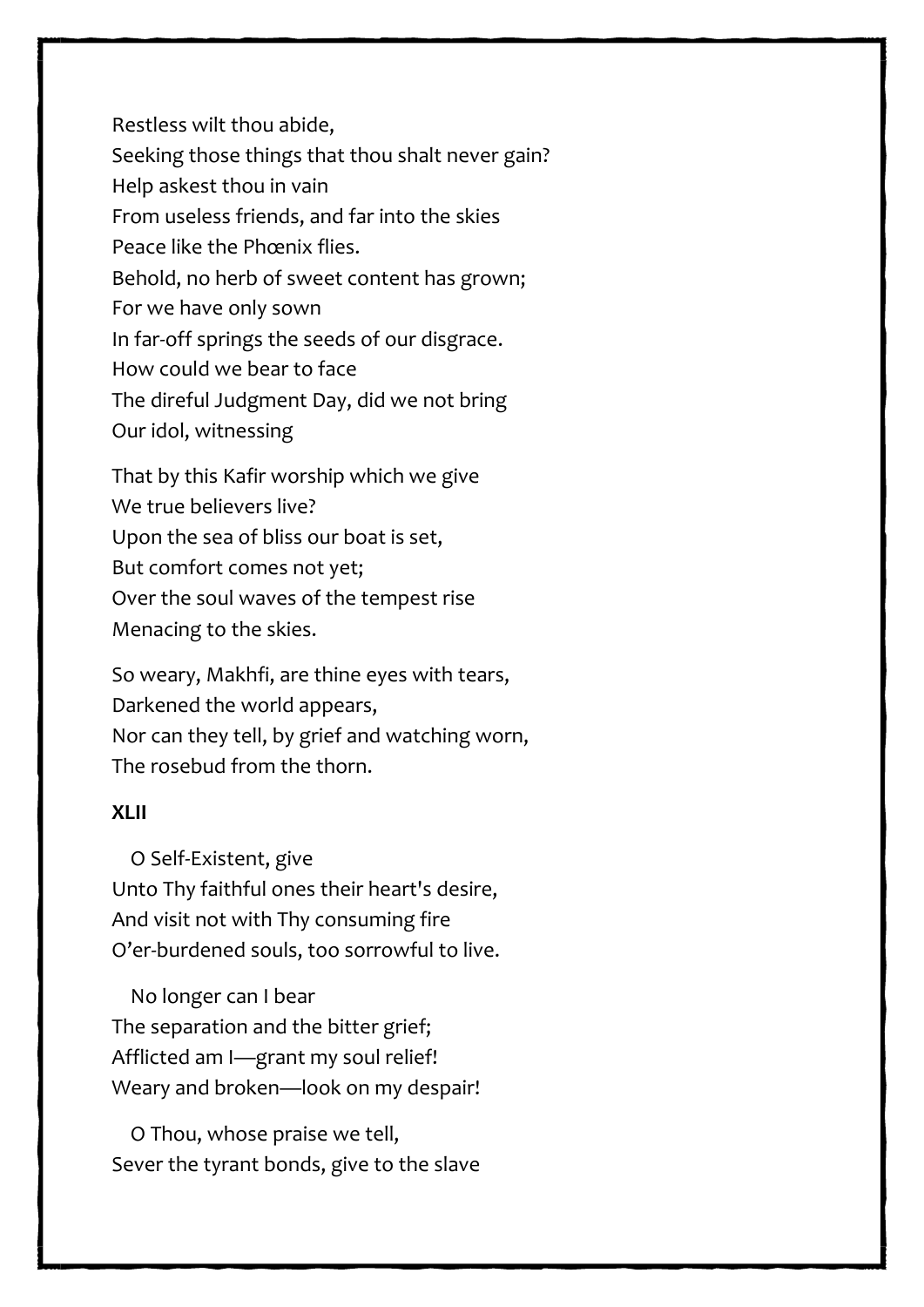His freedom, save him, Lord, as Thou did'st save Yusuf, the Moon of Canaan, from the well!

 My tears fail, for they must; The spring that fed their fountains has run dry; Give me Thy peace, O Lord; for what am I? Only a handful of afflicted dust.

 But flowers of hope return To bloom within my garden of desire, For God can call even from flames of fire Tulips like torches to arise and burn.

#### **XLIII**

On my tormented heart appears Another deep and glowing stain, Again there dawns my day of tears Of misery, of weary pain.

So much of mine own blood I shed, So long the journeys I have done, So difficult the path I tread, To catch the garment of the sun!

New balm within my heart is borne, New lightnings from my glance arise, Why then your anger, and the scorn Flashing from your narcissus eyes?

Out of my heart you reft away The life, my heart from out its place You ravished, and I can but pray— O lift the veil that hides your face!

#### **XLIV**

 Long, long am I denied The vision of thy face, for o'er it flows The musky darkness of thy waving hair,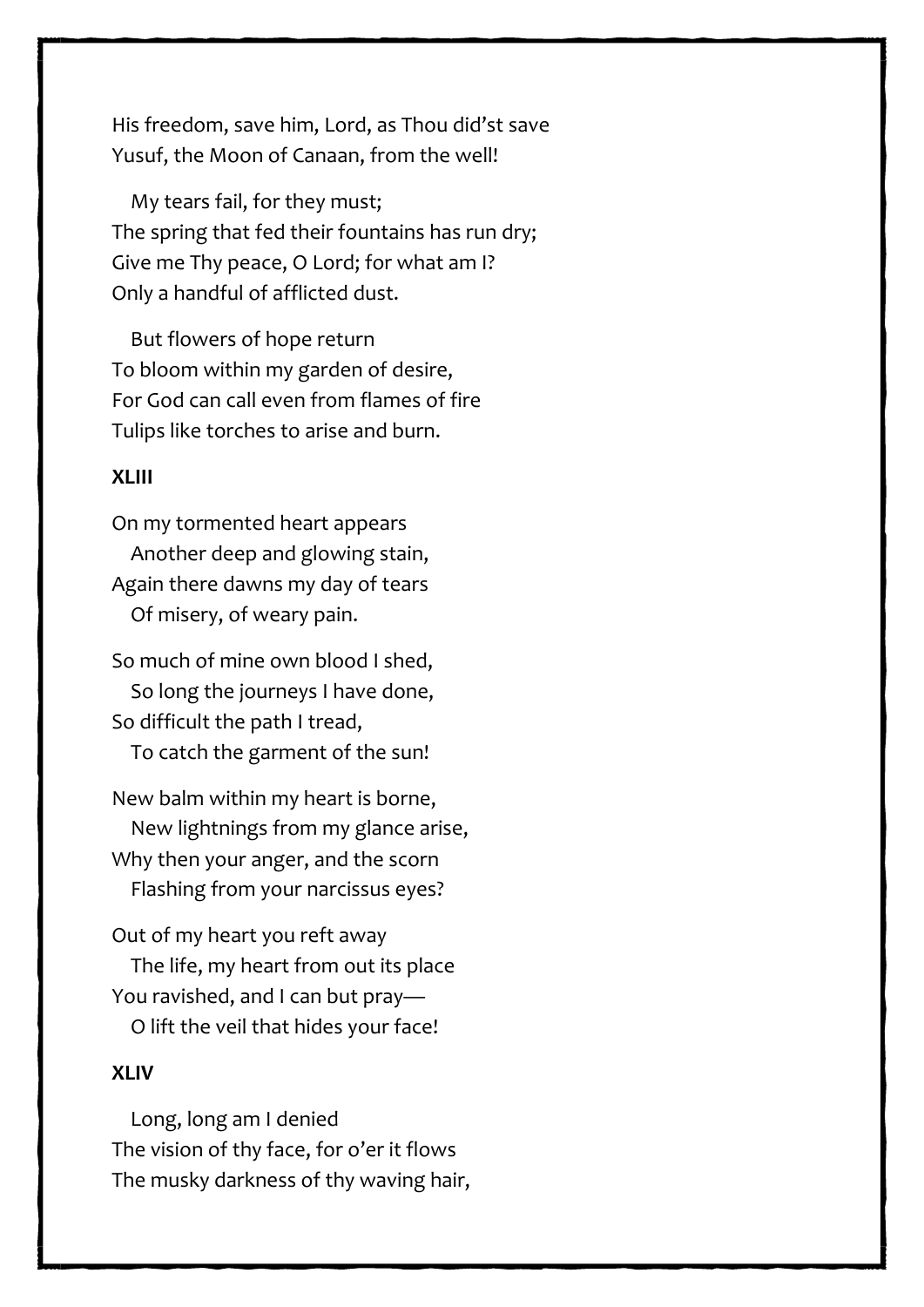As though a temple-curtain should enclose The Kaaba, and our hearts, unsatisfied, Could never see it there.

 O Reason, that can speed A runner in the valley of desire, We need not strength like thine, for we possess A remedy to cure us when we tire; The thorns and brambles are the salves we need For pain and weariness.

 Night after endless night I sat in lonely grief remembering thee; Tears fell into my heart disconsolate. How long have I, in striving to be free, Broken my bleeding nails, but never quite Untied the knot of fate!

 Lo, where the feast was spread, What better could I offer to my guest Than wine and music when we revelled long? Of all the wines the wine of tears was best, One song of sorrow to another led, Making continual song.

 Thou shalt attain success, O happy lover, walking on the height; Thy shadow greater shall be evermore Than King Jamshid's, and plumes and pinions bright As hath the Phœnix, shall thy soul possess, Arrogantly to soar.

 By sorrow crucified, A true believer lost his life for thee, And yet did not attain what I attain: This new delight which is bestowed on me Even the friends who travelled by my side Could never know nor gain.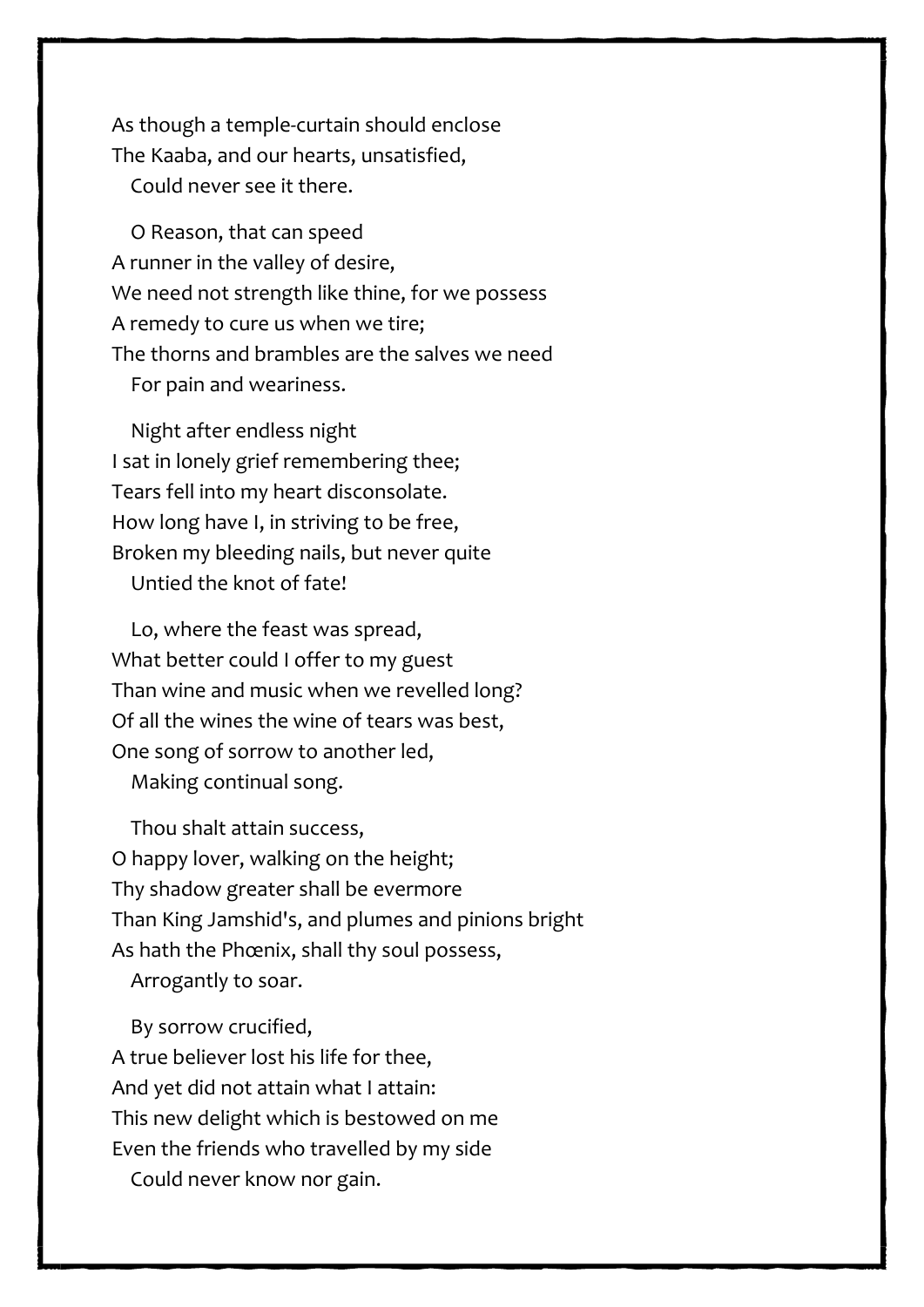Red with its fount of tears Thy rosy face doth like a tulip show, To tell what dreams within thy heart arise. My tears have washed with their unceasing flow, The magic cup wherein the world appears Displayed before mine eyes.

 Stronger my love shall grow: Bearing the bonds of sorrow for thy sake, More patient and more proud my heart shall be, Like the imprisoned bird who tries to make His cage a garden, though his wild heart know He never shall be free.

 Behold Love's path—it seems So long, O Makhfi; but be strong to tread Its toilsome way, and come, nor look behind; The temple where thou canst bow down thy head, The idol fairer than thy fairest dreams,

Thou shalt desire, and find.

#### **XLV**

 No way of joy and ease is mine to tread, The road of shame and madness joyfully I choose instead; And from my heart such streams of blood shall pour Upon the Day of Judgment, that the Desert crimsoned o'er Shall all the rosy hues of heaven outvie, And Paradise be darkened, envious of its flaming dye. If, penitent, I shed one tear of shame, Then shall be cleansed the follies and the sins that stained my name; For God shall show compassion in that day,